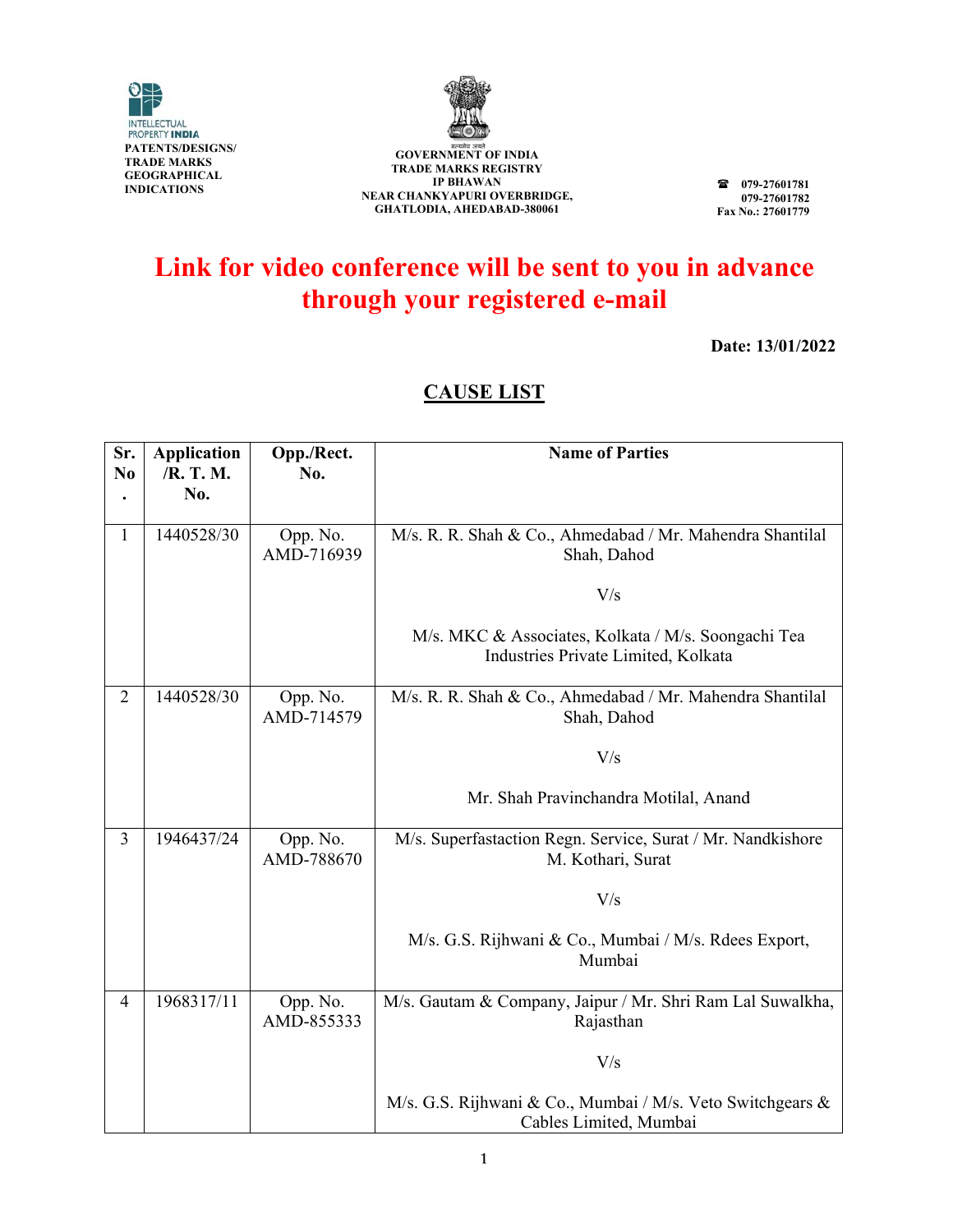| 5  | 1968317/11 | Opp. No.<br>AMD-855332 | M/s. Gautam & Company, Jaipur / Shri Ram Lal Suwalkha,<br>Bhilwara                               |
|----|------------|------------------------|--------------------------------------------------------------------------------------------------|
|    |            |                        | V/s                                                                                              |
|    |            |                        | M/s. G.S.Rijhwani& Co., Mumbai / M/s. Solanki Industries<br>Pvt. Ltd., Mumbai                    |
| 6  | 2280800/05 | Opp. No.<br>AMD-959165 | M/s. Y.J.Trivedi & Co., Ahmedabad / M/s. Hester Biosciences<br>Limited, Ahmedabad                |
|    |            |                        | V/s                                                                                              |
|    |            |                        | M/s. Daswani & Daswani, Hyderabad / M/s. Veritaz Healthcare<br>Limited, Hyderabad                |
| 7  | 2412926/05 | Opp. No.<br>AMD-836265 | M/s. B. D. Shukla & Company., Ahmedabad / M/s. Tripada<br>Healthcare Private Limited, Ahmedabad  |
|    |            |                        | V/s                                                                                              |
|    |            |                        | Advocate Pratima Rasal, Mumbai / M/s. Indoco Remedies Ltd.,<br>Mumbai                            |
| 8  | 2412926/05 | Opp. No.<br>AMD-835463 | M/s. B. D. Shukla & Company, Ahmedabad / M/s. Tripada<br>Healthcare Private Limited, Ahmedabad   |
|    |            |                        | V/s                                                                                              |
|    |            |                        | M/s. Synamox IPR, Kolkata / M/s. Sahul India Limited,<br>Kolkata                                 |
| 9  | 2418074/19 | Opp. No.<br>AMD-831611 | M/s. Gautam & Company, Jaipur / M/s. Pinkcity Plyboard Pvt.<br>Ltd., Jaipur                      |
|    |            |                        | V/s                                                                                              |
|    |            |                        | M/s. Handa Associates, Punjab / M/s. Micro Plywood<br>Industries, Haryana                        |
| 10 | 2508205/07 | Opp. No.<br>AMD-832812 | M/s. G. D. Bansal & Associates., Jaipur / M/s. Gupta Ancillary<br>Engineering Industries, Jaipur |
|    |            |                        | V/s                                                                                              |
|    |            |                        | Ms. Tanya Kapoor, Chennai / M/s Sudershan Industries<br>Ludhiana                                 |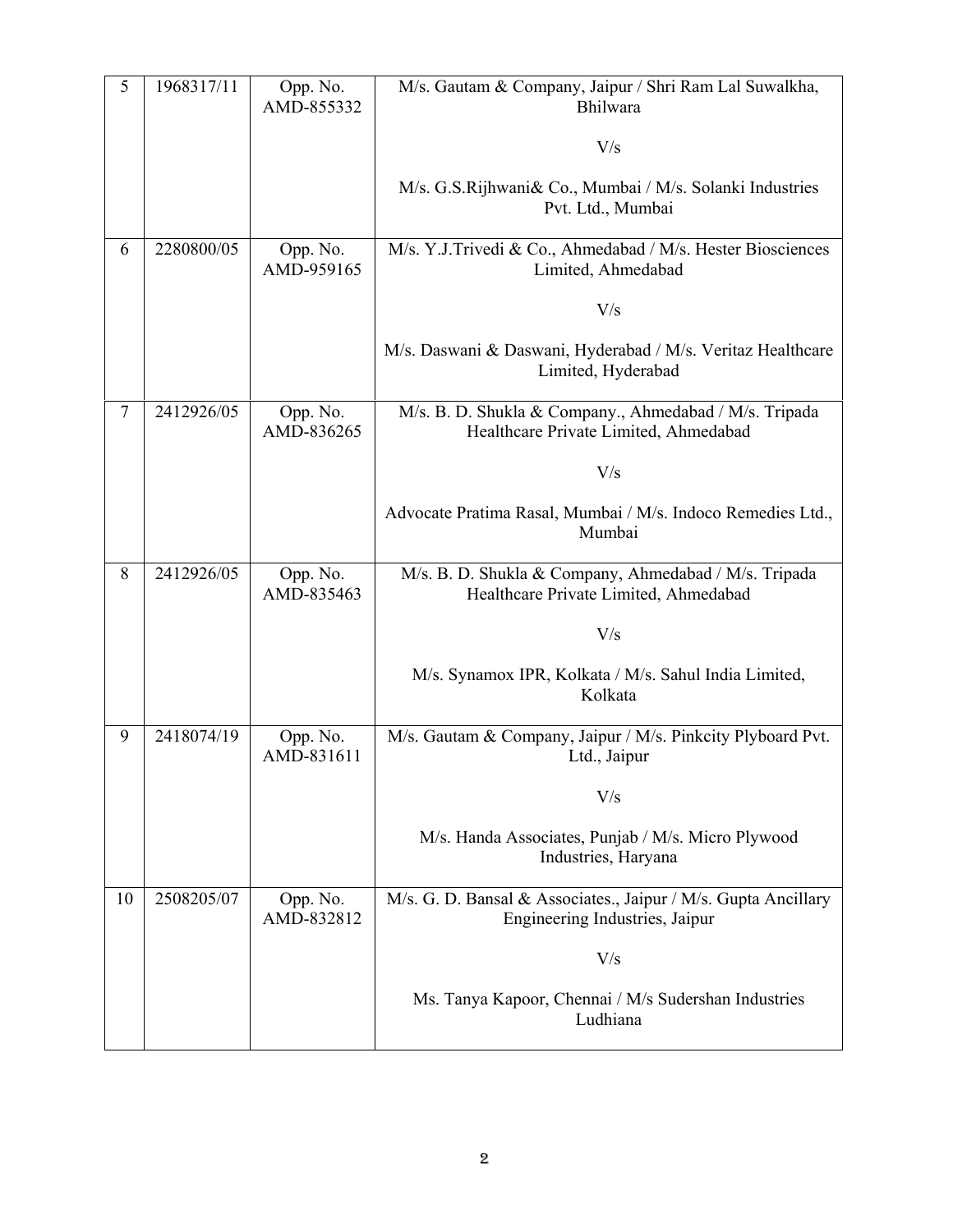| 11 | 2511459/03 | Opp. No.<br>AMD-835853 | M/s. Mahtta & Co., Ludhiana / M/s. Chemicure Laboratories<br>Pvt. Ltd., Udaipur                                |
|----|------------|------------------------|----------------------------------------------------------------------------------------------------------------|
|    |            |                        | V/s                                                                                                            |
|    |            |                        | M/s. The Acme Company, New Delhi / M/s. Metropol India<br>Private Limited, New Delhi                           |
| 12 | 2516591/11 | Opp. No.<br>AMD-836694 | M/s. Tradesafe, Ahmedabad / Mr. Dayaljibhai Gangarambhai<br>Savadia, Gujarat                                   |
|    |            |                        | V/s                                                                                                            |
|    |            |                        | M/s. Y. J. Trivedi & Co., Ahmedabad / M/s. Cera Sanitaryware<br>Limited, Ahmedabad                             |
| 13 | 2531903/07 | Opp. No.<br>AMD-846921 | M/s. K.C. Patel & Co., Ahmedabad / Mr. Sureshkumar R. Patel,<br>Ahmedabad                                      |
|    |            |                        | V/s                                                                                                            |
|    |            |                        | M/s. United Overseas Trade mark Company, New Delhi / M/s.<br>Har Parshad & Co. Pvt. Ltd., New Delhi            |
| 14 | 2552838/30 | Opp. No.<br>AMD-821390 | M/s. Parker & Parker Co. LLP, Ahmedabad                                                                        |
|    |            |                        | V/s                                                                                                            |
|    |            |                        | M/s. G.S. Rijhwani & Co., Mumbai / M/s. Suncrest Food<br>Makers, Thane                                         |
| 15 | 2559157/29 | Opp. No.<br>AMD-822381 | M/s. Nanavathi Associates, Ahmedabad / M/s. Kaira District<br>Co-Operative Milk Producers Union Limited, Anand |
|    |            |                        | V/s                                                                                                            |
|    |            |                        | M/s. J.T. Trivedi & Co., Ahmedabad / M/s. Amrut<br>International, Ahmedabad                                    |
| 16 | 2571422/05 | Opp. No.<br>AMD-853934 | M/s. K.C. Patel & Co., Ahmedabad / M/s. Apex Formulations<br>Pvt. Ltd., Ahmedabad                              |
|    |            |                        | V/s                                                                                                            |
|    |            |                        | M/s. Wockhardt Limited, Mumbai                                                                                 |
| 17 | 2598800/25 | Opp. No.<br>AMD-920420 | M/s. Nadar Vennila, Pune / M/s. Arete Trading Pvt. Ltd., Vapi                                                  |
|    |            |                        | V/s                                                                                                            |
|    |            |                        | M/s. P. K. Arora, Agra / M/s. Siyaram Silk Mills Limited,<br>Mumbai                                            |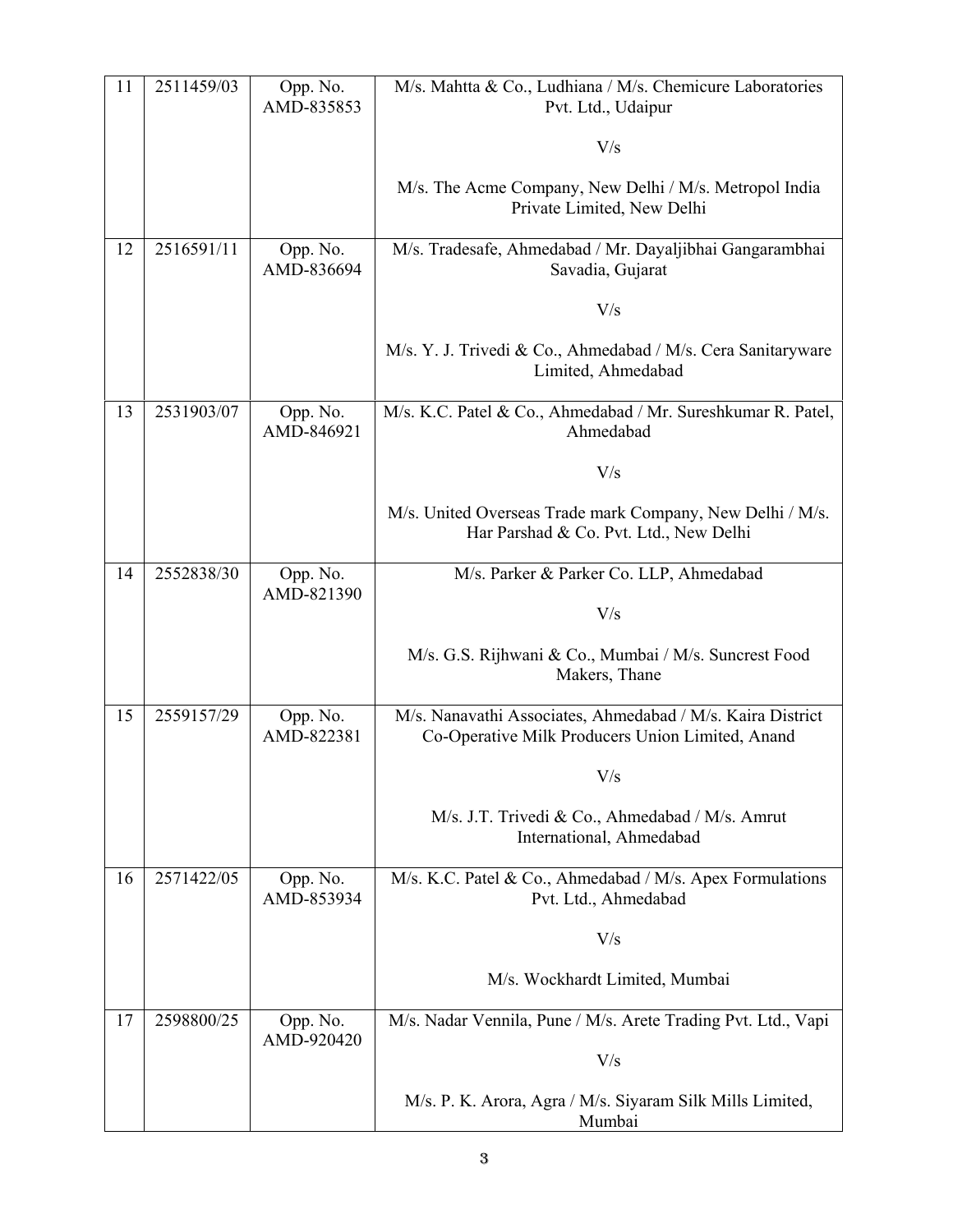| 18 | 2598800/25 | Opp. No.<br>AMD-920511  | M/s. Nadar Vennila, Pune / M/s. Arete Trading Pvt. Ltd., Vapi                                |
|----|------------|-------------------------|----------------------------------------------------------------------------------------------|
|    |            |                         | V/s                                                                                          |
|    |            |                         | M/s. P. K. Arora, Agra / M/s. Siyaram Silk Mills Limited, Pune                               |
| 19 | 2643104/11 | Rect. No.<br>AMD-263559 | M/s. Gautam & Company, Jaipur / Mr. Rajesh Kumar Sharma,<br>Jaipur                           |
|    |            |                         | V/s                                                                                          |
|    |            |                         | M/s. Navkar Associates, Indore / Mr. Arpan Bisen, Indore                                     |
| 20 | 2646938/07 | Opp. NO.<br>AMD-847835  | M/s. K.C. Patel & Co., Ahmedabad / Mr. Dilipbhai Hapaliya,<br>Rajkot                         |
|    |            |                         | V/s                                                                                          |
|    |            |                         | M/s. Sunrise Trade Mark Co., Delhi / M/s. New Unity Pump<br>Industries, Meerut               |
| 21 | 2691547/11 | Opp. No.<br>AMD-908799  | Advocate Kirankumar J. Jasani, Ahmedabad / Shri Dr. Milan<br>Kanakbhai Muliya, Surendranagar |
|    |            |                         | V/s                                                                                          |
|    |            |                         | M/s. Lalji Advocates, Delhi / M/s. Shah Multilayer Pvt. Ltd.,<br>U.P.                        |
| 22 | 2710039/29 | Opp. No.<br>AMD-968464  | Advocate Chirag A. Shah, Ahmedabad / M/s. Aakash Agro<br>Industries Ltd., Mehsana            |
|    |            |                         | V/s                                                                                          |
|    |            |                         | Mr. Hiral C. Joshi, Mumbai / Mr. R. R. Proteins & Agro<br>Limited, Kolkata                   |
| 23 | 2765342/05 | Opp. No.<br>AMD-896183  | Mr. Kedar G. Dave, Ahmedabad / M/s. Eujen Lifesciences<br>Private Limited, Ahmedabad         |
|    |            |                         | V/s                                                                                          |
|    |            |                         | Mr. V Ravi & N Aishwaraya, Chennai / M/s. Micro Labs<br>Limited, Banglore                    |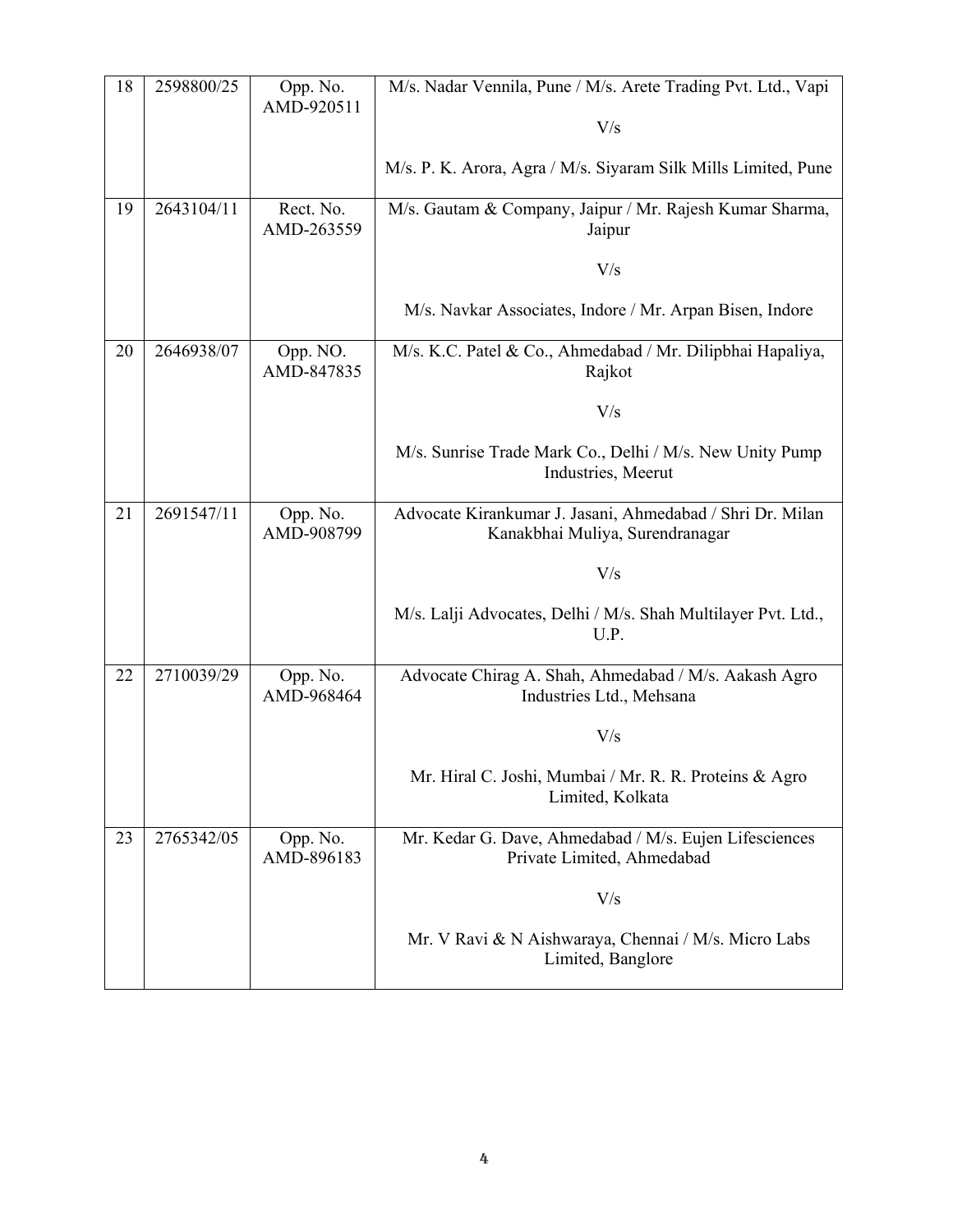| 24 | 2809233/05 | Opp. No.<br>AMD-927475  | M/s. P.K.Suthar & Associates, Ahmedabad / M/s. Moonstar<br>Lifecare Private Limited, Surat      |
|----|------------|-------------------------|-------------------------------------------------------------------------------------------------|
|    |            |                         | V/s                                                                                             |
|    |            |                         | M/s. Daswani & Daswani, Kolkata / M/s. Mankind Pharma<br>Limited, New Delhi                     |
| 25 | 2837268/03 | Opp. No.<br>AMD-973341  | M/s. K.C. Patel & Co., Ahmedabad / M/s. Excell Impex<br>(Gujarat) Pvt. Ltd., Ahmedabad          |
|    |            |                         | V/s                                                                                             |
|    |            |                         | M/s. Bhansali & Associates, Ahmedabad / M/s. Mysore Deep<br>Perfumery House, Indore             |
| 26 | 2931701/05 | Opp. No.<br>AMD-962169  | M/s. B. D. Shukla & Company., Ahmedabad / M/s. Tripada<br>Healthcare Private Limited, Ahmedabad |
|    |            |                         | V/s                                                                                             |
|    |            |                         | Mr. Rohit Singh, New Delhi                                                                      |
| 27 | 2952921/05 | Opp. No.<br>AMD-997253  | M/s. H K Acharya And Company, Ahmedabad / M/s. Vital<br>Care Private Limited, Vadodara          |
|    |            |                         | V/s                                                                                             |
|    |            |                         | M/s. Mace Corporate Associates, New Delhi / M/s. Ethic<br>Biotech, Agra                         |
| 28 | 2999602/05 | Opp. No.<br>AMD-965443  | M/s. B. D. Shukla & Company., Ahmedabad / Ms. Nikita<br>Rachit Modi, Ahmedabad                  |
|    |            |                         | V/s                                                                                             |
|    |            |                         | M/s. Ajanta Pharma Limited, Mumbai                                                              |
| 29 | 3010785/24 | Opp. No.<br>AMD-985765  | M/s. Sheth & Co., Advocates, Rajkot / Juhil Pravinbhai<br>Beladiya, Surat                       |
|    |            |                         | V/s                                                                                             |
|    |            |                         | M/s. Taj Trade Mark, Agra / Mr. Mahesh Chandra Gupta,<br>Varanasi                               |
| 30 | 3054770/35 | Rect. No.<br>AMD-263448 | M/s. Y. J. Trivedi & Co., Ahmedabad / M/s. Eminds Adcom<br>Pvt. Ltd., Ahmedabad                 |
|    |            |                         | V/s                                                                                             |
|    |            |                         | M/s. Eminds Legal, Gurgaon / M/s. Eminds Legal, Haryana                                         |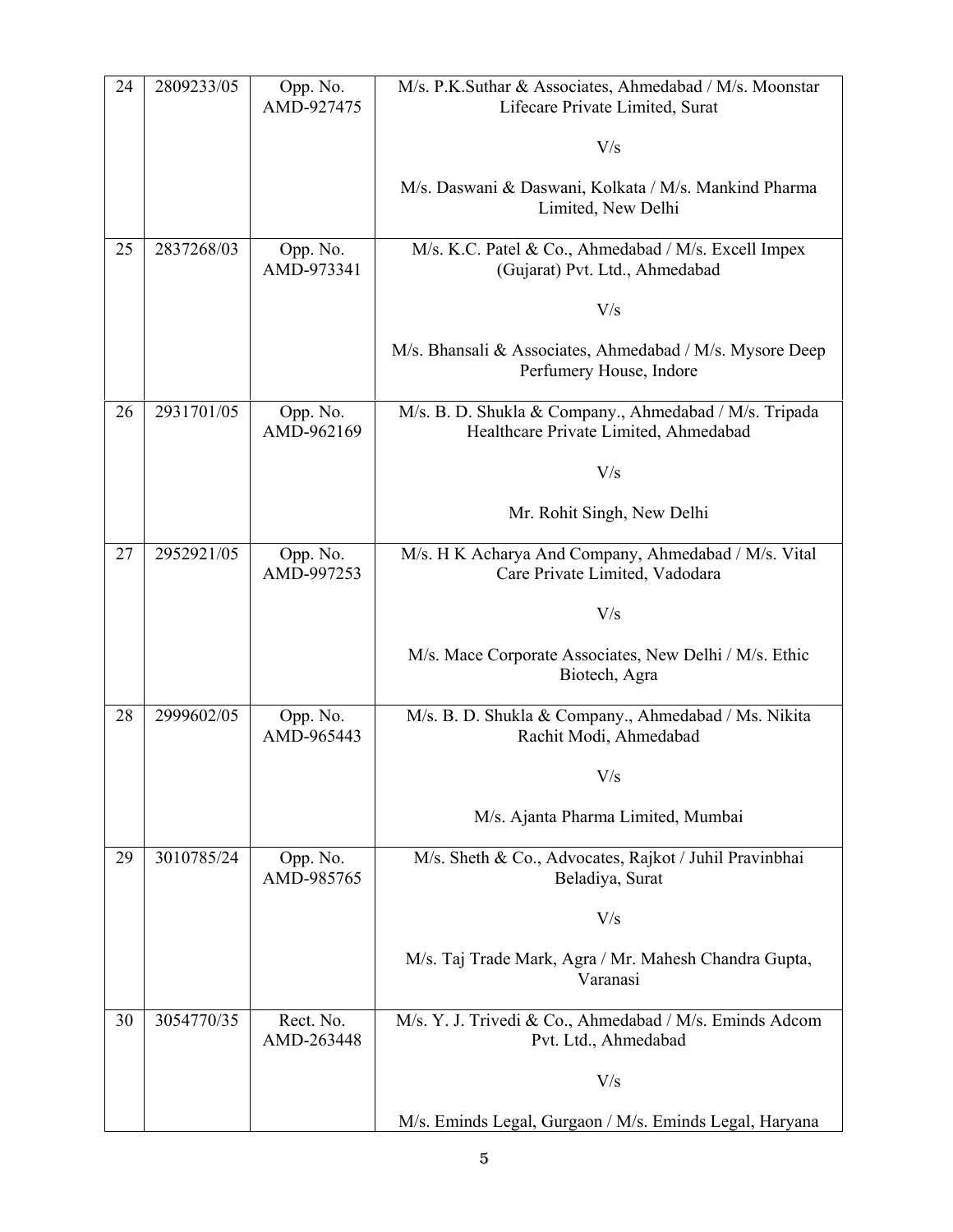| 31 | 3208584/29 | Opp. No.<br>AMD-987959 | Mr. Kamal Vijay Verma, Gujarat / M/s. Shree Mahesh Oil<br>Product, Rajasthan                            |
|----|------------|------------------------|---------------------------------------------------------------------------------------------------------|
|    |            |                        | V/s                                                                                                     |
|    |            |                        | M/s. United Overseas Trade Mark Co., New Delhi / M/s.<br>Mahesh Namkeen Pvt. Ltd. Uttar Pradesh         |
| 32 | 3328489/31 | Opp. No.<br>AMD-882116 | M/s. National Trade Mark Co, Agra / Mr. Aslam Khan, Alwar                                               |
|    |            |                        | V/s                                                                                                     |
|    |            |                        | M/s. Mace Corporate Associates, New Delhi / Mr. Rajan<br>Jhiriwal, Alwar                                |
| 33 | 3445243/24 | Opp. No.<br>AMD-923148 | M/s. Gautam & Company, Jaipur / M/s. Globus Choice Inc.,<br>Jaipur                                      |
|    |            |                        | V/s                                                                                                     |
|    |            |                        | M/s. Altacit Global, Chennai / M/s. Allied Blenders And<br>Distillers Private Limited, Mumbai           |
| 34 | 3450342/30 | Opp. No.<br>AMD-998791 | Miss. Santosh Soni, Advocate, Jaipur / Mr. Ram Kishor Soni,<br>Jaipur                                   |
|    |            |                        | V/s                                                                                                     |
|    |            |                        | M/s. Y. J. Trivedi & Co., Ahmedabad / M/s. Laxmi Protein<br>Products Pvt. Ltd., Gujarat                 |
| 35 | 3454160/29 | Opp. No.<br>AMD-998929 | Mr. Harshwardhan Navinchandra Joshi, Ahmedabad / M/s.<br>Ingenius E-Commerce Private Limited, Ahmedabad |
|    |            |                        | $\rm V/s$                                                                                               |
|    |            |                        | M/s. S.S. Rana & Co., New Delhi                                                                         |
| 36 | 3455767/05 | Opp. No.<br>AMD-923040 | M/s. D.C. Dani & Assciates, Ahmedabad / M/s. HBC<br>Lifesciences (P) Ltd., Gandhinagar                  |
|    |            |                        | V/s                                                                                                     |
|    |            |                        | M/s. Sun Pharma Laboratories Limited, Mumbai                                                            |
| 37 | 3473064/05 | Opp. No.<br>AMD-926102 | M/s. Techmetix Legal Services, Ahmedabad / Mr. Samir Shah,<br>Vadodara                                  |
|    |            |                        | V/s                                                                                                     |
|    |            |                        | M/s. Vishesh And Associates, Mumbai / M/s. Alkem<br>Laboratories Ltd., Mumbai                           |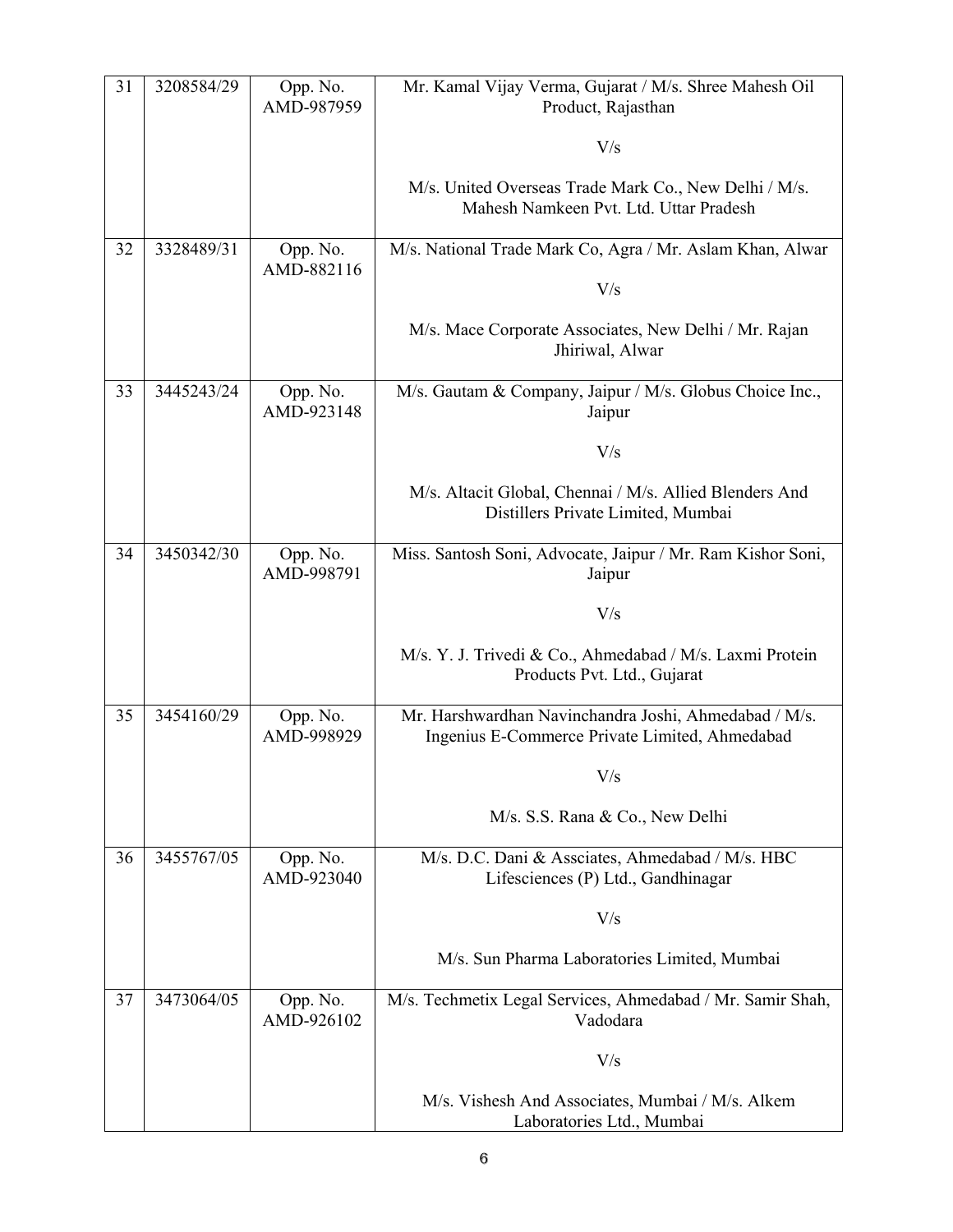| 38 | 3480706/39 | Opp. No.               | Mr. Vanchinathan, Chennai / Mr. Jagdish Bhai Lalji Bhai                                                                        |
|----|------------|------------------------|--------------------------------------------------------------------------------------------------------------------------------|
|    |            | AMD-928108             | Bodat, Sabarkantha                                                                                                             |
|    |            |                        | V/s                                                                                                                            |
|    |            |                        | M/s. Remfry & Sagar, New Delhi                                                                                                 |
| 39 | 3493216/30 | Opp. No.<br>AMD-993428 | M/s. K.C. Patel & Co., Ahmedabad / Mr. Sanjaykumar V. Patel,<br>Ahmedabad                                                      |
|    |            |                        | V/s                                                                                                                            |
|    |            |                        | M/s. Tyagi Certifications, Delhi / M/s. J.J.K. Zarda Pan<br>Products, U.P.                                                     |
|    |            |                        |                                                                                                                                |
| 40 | 3873829/03 | Opp. No.<br>AMD-983407 | Mr. Kaushikchandra Ambalal Barot, Ahmedabad / Mr. Vishnu<br>L. Purohit (Proprietor) Trading As Super Belt & Perfumes,<br>Surat |
|    |            |                        | V/s                                                                                                                            |
|    |            |                        | Mr. Kanishka Kumar, New Delhi / M/s. Doubletch India Pvt.<br>Ltd., Mumbai                                                      |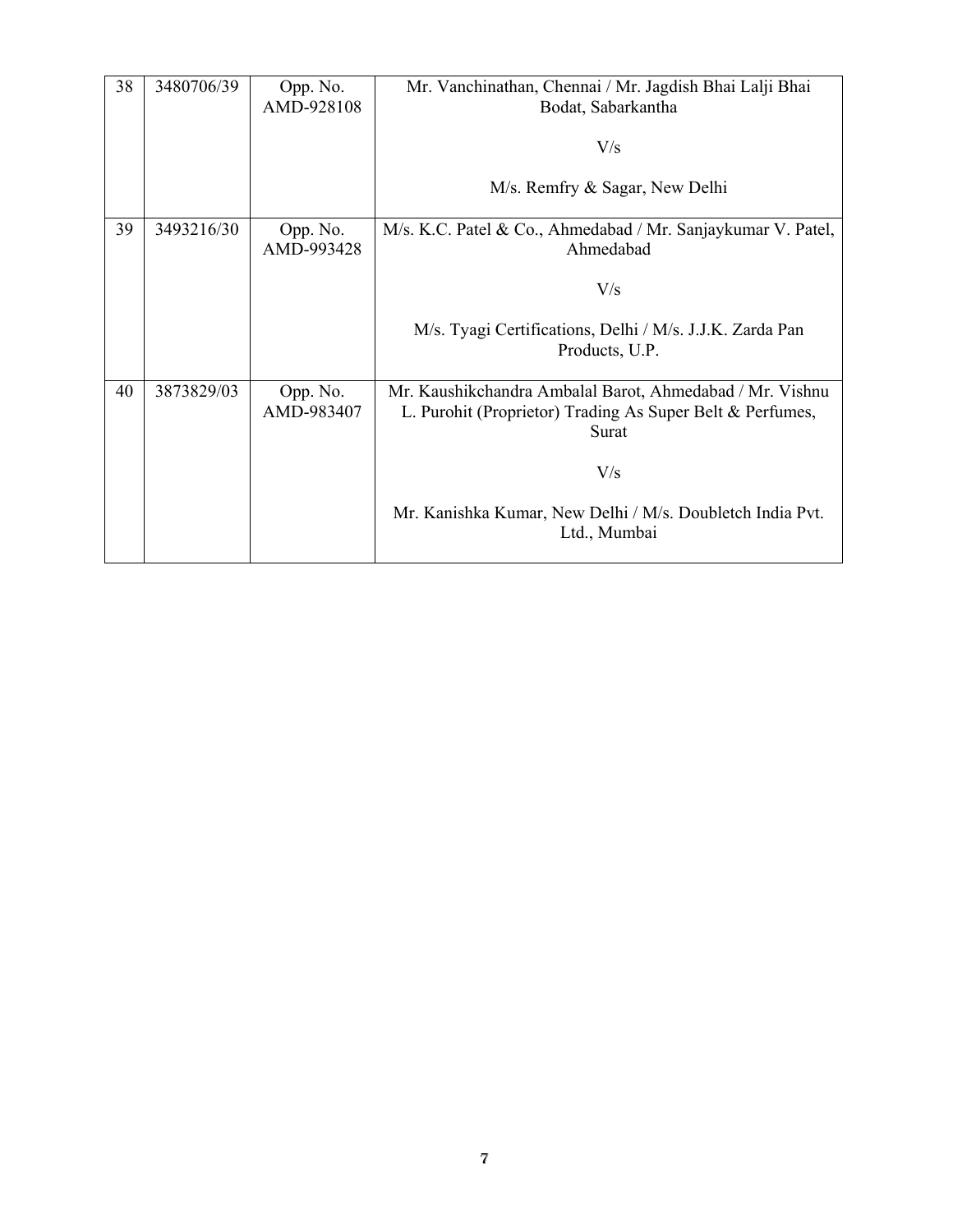



**GOVERNMENT OF INDIA TRADE MARKS REGIS STRY I NEAR CHANK GHATLOD DIA, AHEDABAD D-380061 IP BHAWAN KYAPURI OVE ERBRIDGE,** 

**07 07** Fax No.: 27601779 **79-27601781 79-27601782** 

**Date: : 20/01/202 2** 

#### **C CAUSE LI IST**

| Sr.<br>N <sub>0</sub> | <b>Application</b><br>/R. T. M.<br>No. | Opp./Rect.<br>No.      | <b>Name of Parties</b>                                                                              |
|-----------------------|----------------------------------------|------------------------|-----------------------------------------------------------------------------------------------------|
| $\mathbf{1}$          | 1908138/30                             | Opp. No.<br>AMD-779572 | M/s. D.C. Dani & Associates, Ahmedabad / Mr. Manilal<br>Maganlal Patel, Unjha                       |
|                       |                                        |                        | V/s                                                                                                 |
|                       |                                        |                        | M/s. Shelter Bureau Of Intellectual Property, Delhi / M/s. Rahul<br>Products, Haryana               |
| $\overline{2}$        | 1960458/07                             | Opp. No.<br>AMD-822648 | M/s. Nanavati & Nanavati Advocates, Ahmedabad / Mr.<br>Shaileshkumar Parsotamdas Patel, Ahmedabad   |
|                       |                                        |                        | V/s                                                                                                 |
|                       |                                        |                        | M/s. Ashish Trade Mark Services, Agra / Mr. Yogesh Rai, Agra                                        |
| 3                     | 2042133/30                             | Opp. No.<br>AMD-857137 | M/s. Y. J. Trivedi & Co., Ahmedabad / Mr. Kumarlal Meghraj<br>Tahelyani, Kheda                      |
|                       |                                        |                        | V/s                                                                                                 |
|                       |                                        |                        | M/s. Sushant M. Singh & Associates, New Delhi / M/s. Amira<br>Pure Foods Private Limited, New Delhi |
| $\overline{4}$        | 2425778/30                             | Opp. No.<br>AMD-837883 | M/s. K.C. Patel & Co., Ahmedabad / M/s. Bhagyalaxmi Rice<br>Mill, Mehasana                          |
|                       |                                        |                        | V/s                                                                                                 |
|                       |                                        |                        | M/s. Puri Trade Mark Co., Ludhiana / M/s. Babboo Rice And<br>General Mills, Amritsar                |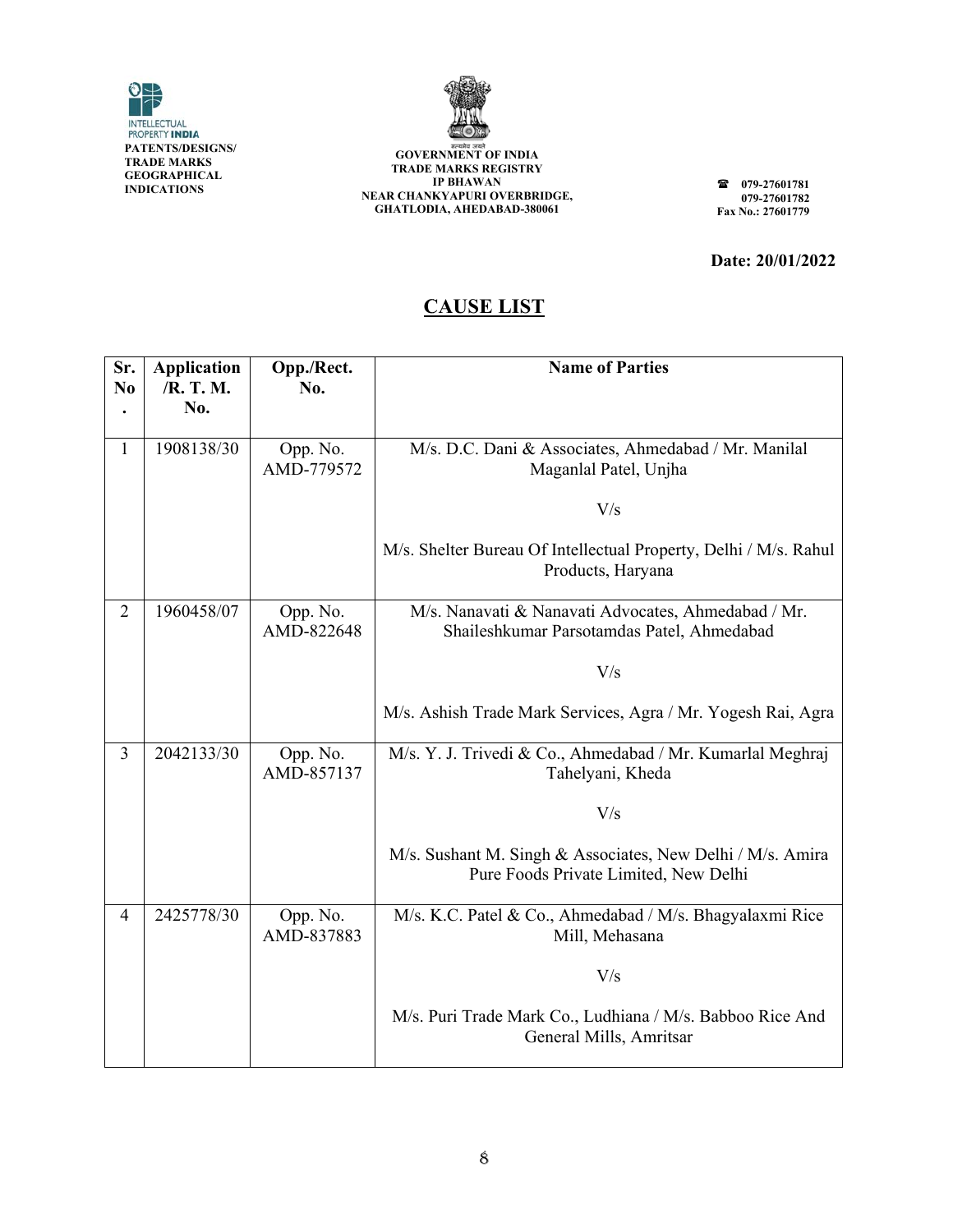| 5  | 2558333/07 | Rect. No.<br>AMD-263204 | M/s. Tradesafe, Ahmedabad / Mr. Satishkumar J. Patel,<br>Ahmedabad                                     |
|----|------------|-------------------------|--------------------------------------------------------------------------------------------------------|
|    |            |                         | V/s                                                                                                    |
|    |            |                         | Advocate Chirag A. Shah, Ahmedabad / M/s. Poonam Pump<br>Industries, Ahmedabad                         |
| 6  | 2686833/43 | Opp. No.<br>AMD-882776  | M/s. Hiren Thakkar & Associates, Ahmedabad / M/s.<br>Savoureux, The Restaurant And Banquets, Ahmedabad |
|    |            |                         | V/s                                                                                                    |
|    |            |                         | M/s. Bharti Registration Service, New Delhi / M/s. Savour<br>India Pvt. Ltd., New Delhi                |
| 7  | 2746554/30 | Opp. No.<br>AMD-908939  | M/s. Bhansali & Associates, Ahmedabad / Mr. Sudhir<br>Virchandbhai Shah, Ahmedabad                     |
|    |            |                         | V/s                                                                                                    |
|    |            |                         | Mr. Katariya Vishal Prakash, Pune / M/s. Pravin Masalewale,<br>Pune                                    |
| 8  | 2748672/03 | Opp. No.<br>AMD-895745  | M/s. K.C. Patel & Co., Ahmedabad / Mr. Aslam Valimohamed<br>Telwala, Bhavnagar                         |
|    |            |                         | V/s                                                                                                    |
|    |            |                         | M/s. M.N. Shah & Co., Ahmedabad / Mr. M. Hanifbhai,<br>Bhavnagar                                       |
| 9  | 2784837/03 | Opp. No.<br>AMD-955830  | Ms. Dayaben Dilipkumar Borad, Surat                                                                    |
|    |            |                         | V/s                                                                                                    |
|    |            |                         | M/s. J.A. Jani & Associates, Surat / Mr. Bhavesh Patel, Surat                                          |
| 10 | 2784976/25 | Opp. No.<br>AMD-966703  | Mr. Kanubhai Jivrajbhai Patel, Ahmedabad                                                               |
|    |            |                         | V/s                                                                                                    |
|    |            |                         | M/s. S.S. Datta & Associates, Kolkata / M/s. Bata India<br>Limited, Kolkata                            |
| 11 | 2851900/05 | Opp. No.<br>AMD-946815  | M/s. R. R. Shah & Co., Ahmedabad / M/s. Reliance<br>Formulation Pvt. Ltd., Ahmedabad                   |
|    |            |                         | V/s                                                                                                    |
|    |            |                         | M/s. V.A. Associates, Mumbai / M/s. Lupin Limited, Mumbai                                              |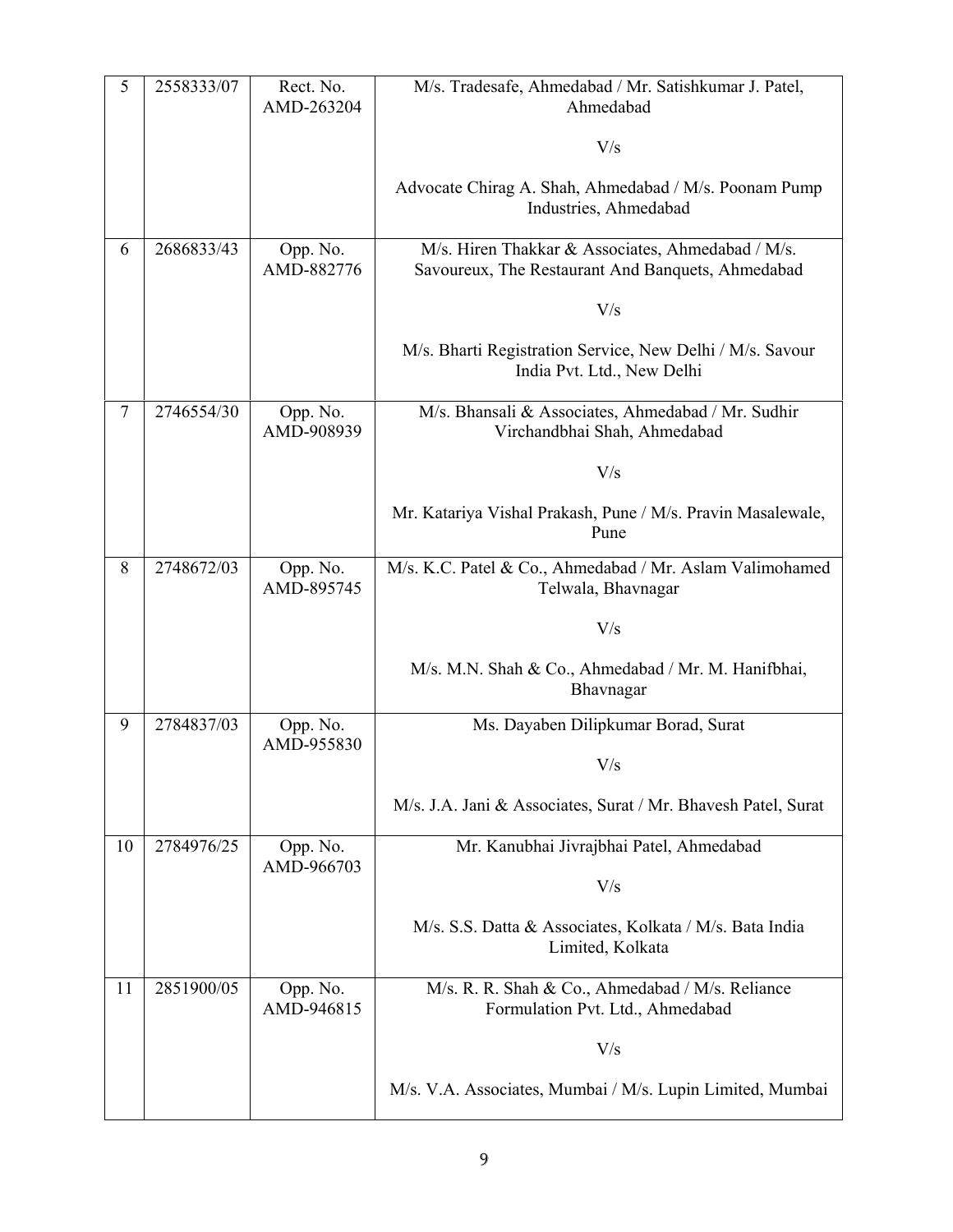| 12 | 2852931/05 | Opp. No.<br>AMD-947170 | M/s. B. D. Shukla & Company., Ahmedabad / M/s. Dellwich<br>Healthcare LLP, Ahmedabad           |
|----|------------|------------------------|------------------------------------------------------------------------------------------------|
|    |            |                        | V/s                                                                                            |
|    |            |                        | M/s. Daswani & Daswani, Kolkata / M/s. Mankind Pharma<br>Limited, New Delhi                    |
| 13 | 2927717/29 | Opp. No.<br>AMD-938802 | M/s. G. D. Bansal & Associates., Jaipur / M/s. Lotus Dairy<br>Products Private Limited, Jaipur |
|    |            |                        | V/s                                                                                            |
|    |            |                        | M/s. Mahtta & Co., Ludhiana / M/s. Shivalik Foods (India),<br>Punjab                           |
| 14 | 2941210/35 | Opp. No.<br>AMD-860407 | Advocate Gaurav Soni, Ahmedabad / Ms. Sangita Bhati W/o<br>Narendra Singh Bhati, Jodhpur       |
|    |            |                        | V/s                                                                                            |
|    |            |                        | Mr. Sharad Agrawal., Jodhpur / M/s. Ladusingh And<br>Gyansingh Agro Industries, Jodhpur        |
| 15 | 2953897/43 | Opp. No.<br>AMD-972063 | M/s. Trade Mark Registration Services, Jaipur / Mr. Manjeet<br>Yadav, Jaipur                   |
|    |            |                        | V/s                                                                                            |
|    |            |                        | M/s. V.P. Bimaldas, Calicut / Jahamgheer K.P, Calicut                                          |
| 16 | 3053842/05 | Opp. No.<br>AMD-971290 | M/s. G. D. Bansal & Associates., Jaipur / M/s. ZED Cross<br>Healthcare Pvt. Ltd., Jaipur       |
|    |            |                        | V/s                                                                                            |
|    |            |                        | Mr. V Ravi, Chennai / M/s. Micro Labs Ltd, Banglore                                            |
| 17 | 3071578/11 | Opp. No.<br>AMD-982880 | M/s. Hiren Thakkar & Associates, Ahmedabad / Ms.<br>Gardhariya Bhavnaben Mukeshbhai, Ahmedabad |
|    |            |                        | V/s                                                                                            |
|    |            |                        | M/s. Mangla & Associates., Delhi / M/s. Volga Metal<br>Industries, New Delhi                   |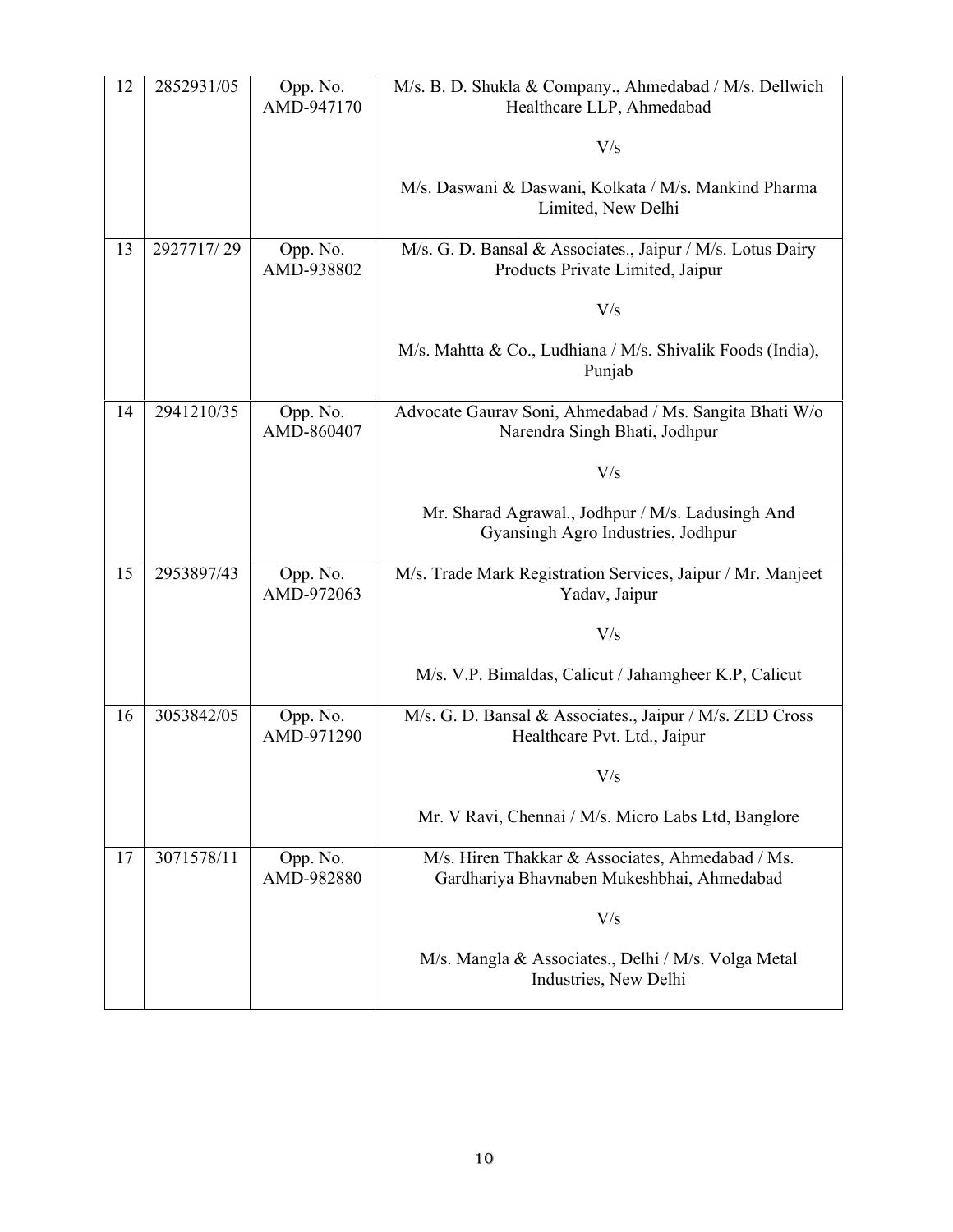| 18 | 3083970/35 | Opp. No.<br>AMD-861309 | M/s. Jasani & Company., Rajkot / Mr. Amitkumar Ramniklal<br>Dethariya, Rajkot                     |
|----|------------|------------------------|---------------------------------------------------------------------------------------------------|
|    |            |                        | V/s                                                                                               |
|    |            |                        | Advocate Dakshesh B. Mehta, Ahmedabad / M/s. Cera<br>Sanitaryware Ltd., Ahmedabad                 |
| 19 | 3186571/30 | Opp. No.<br>AMD-914914 | M/s. G.S. Rijhwani & Co., Mumbai / Mr. Anil Maganlal<br>Kanjani, Navsari                          |
|    |            |                        | V/s                                                                                               |
|    |            |                        | M/s. Fatehchand C. Shah & Co., Mumbai / M/s. J. P. Tobacco<br>Products Pvt. Ltd., Ahmedabad       |
| 20 | 3188117/11 | Opp. No.<br>AMD-987827 | Mr. Sharad Agrawal., Jaipur / M/s. Sri Shyam Steel Industries,<br>Rajasthan                       |
|    |            |                        | V/s                                                                                               |
|    |            |                        | M/s. Tradesafe, Ahmedabad / M/s. Symphony Limited,<br>Ahmedabad                                   |
| 21 | 3190787/19 | Opp. No.<br>AMD-982924 | M/s. Bhansali & Associates, Ahmedabad / M/s. Swagat<br>Infrastructure Pvt Ltd, Ahmedabad          |
|    |            |                        | V/s                                                                                               |
|    |            |                        | Mr. Sudhir Bhardwaj (Adv), Delhi / M/s. Shakti Zarda Factory<br>(I) Pvt. Ltd. Delhi               |
| 22 | 3190791/37 | Opp. No.<br>AMD-982922 | M/s. Bhansali & Associates, Ahmedabad / M/s. Swagat<br>Infrastructure Pvt Ltd, Ahmedabad          |
|    |            |                        | V/s                                                                                               |
|    |            |                        | Mr. Sudhir Bhardwaj (Adv), Delhi / Mr. Vinod Kumar Gupta,<br>Delhi                                |
| 23 | 2483253/31 | Opp. No.<br>AMD-850343 | M/s. T.C.Patel & Co., Ahmedabad / Mr. Mahesh Dhanjibhai<br>Ramani, Rajkot                         |
|    |            |                        | V/s                                                                                               |
|    |            |                        | M/s. Trademarkagent.Co.In Co., Ahmedabad / Mr.<br>Parshottambhai Dharamshibhai Lunagariya, Rajkot |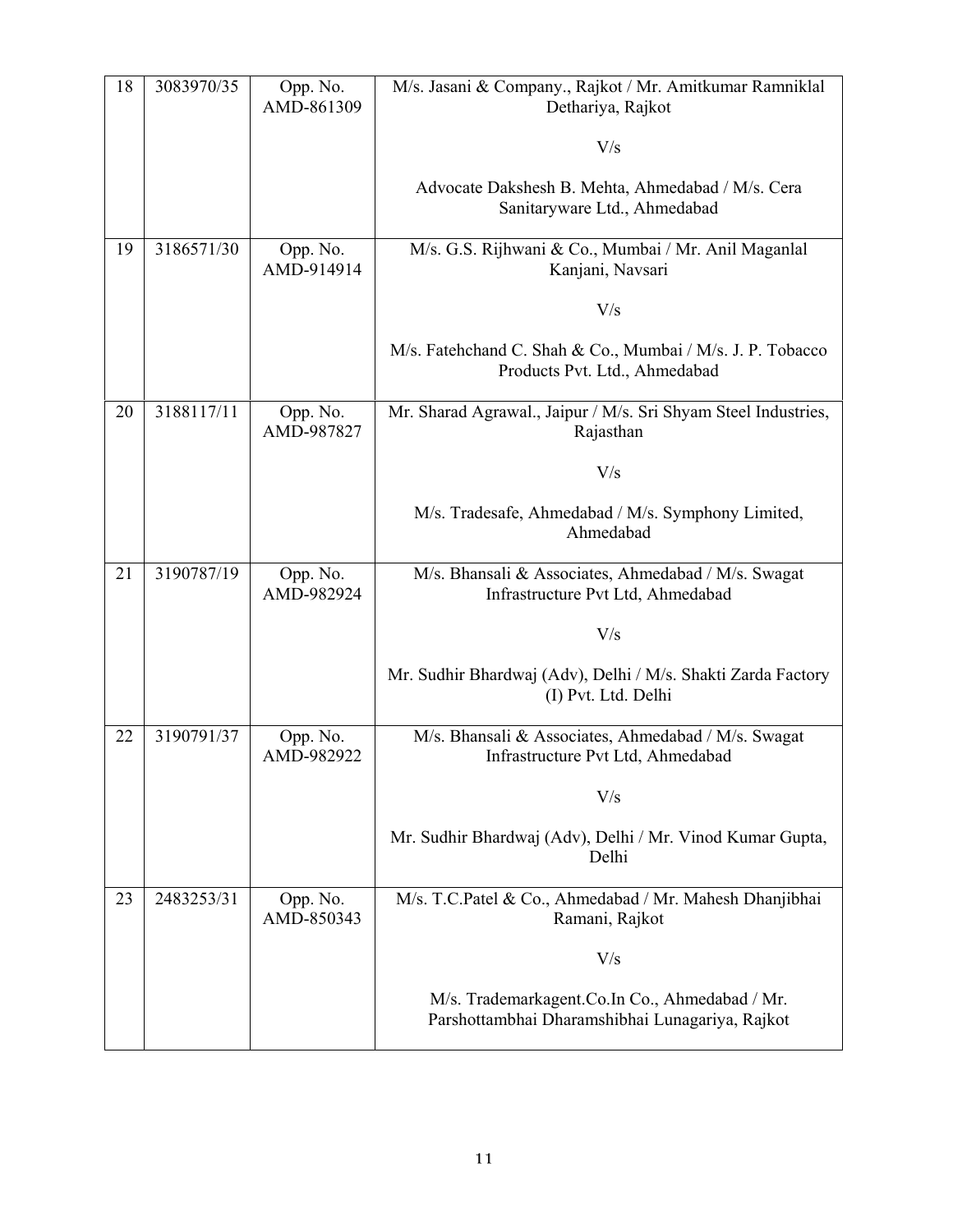| 24 | 3190792/37 | Opp. No.<br>AMD-982923 | M/s. Bhansali & Associates, Ahmedabad / M/s. Swagat<br>Infrastructure Pvt Ltd, Ahmedabad    |
|----|------------|------------------------|---------------------------------------------------------------------------------------------|
|    |            |                        | V/s                                                                                         |
|    |            |                        | Mr. Sudhir Bhardwaj (Adv), Delhi / Mr. Vinod Kumar Gupta,<br>Delhi                          |
| 25 | 3194444/18 | Opp. No.<br>AMD-999231 | Advocate Rajesh R. Soni, Ahmedabad / Mr. Fazelhaq<br>Mohammedkasam Ankhuji, Ahmedabad       |
|    |            |                        | V/s                                                                                         |
|    |            |                        | M/s. Gautam & Company, Jaipur / M/s. Samarth Lifestyle<br>Retailing Private Limited, Jaipur |
| 26 | 3199212/43 | Opp. No.<br>AMD-876880 | Mr. Kaushikchandra Ambalal Barot, Ahmedabad / Mr.<br>Jagdishbhai L. Patel, Ahmedabad        |
|    |            |                        | V/s                                                                                         |
|    |            |                        | M/s. Anand And Anand., New Delhi / M/s. Dharampal<br>Premchand Limited., Delhi              |
| 27 | 3203123/29 | Opp. No.<br>AMD-989846 | Mr. Rajeev Jain, Jaipur / Mr. Manoj Kumar Jain, Bharatpur                                   |
|    |            |                        | V/s                                                                                         |
|    |            |                        | M/s. Taj Trade Mark, Agra / M/s. Pooja Industries, Bharatpur                                |
| 28 | 3208584/29 | Opp. No.<br>AMD-998377 | Mr. Kamal Vijay Verma, Gujarat / M/s. Shree Mahesh Oil<br>Products, Rajasthan               |
|    |            |                        | V/s                                                                                         |
|    |            |                        | M/s. Taj Trade Mark, Agra / M/s. Mahesh Edible Oil Industries<br>Ltd., Agra                 |
| 29 | 3215834/29 | Opp. No.<br>AMD-877455 | M/s. Sheth & Co., Advocates, Ahmedabad / Mr. Sohel Shabbir<br>Memon, Surat                  |
|    |            |                        | V/s                                                                                         |
|    |            |                        | M/s. W. S. Kane & Co., Mumbai / M/s. Speciality Restaurants<br>Limited, Mumbai              |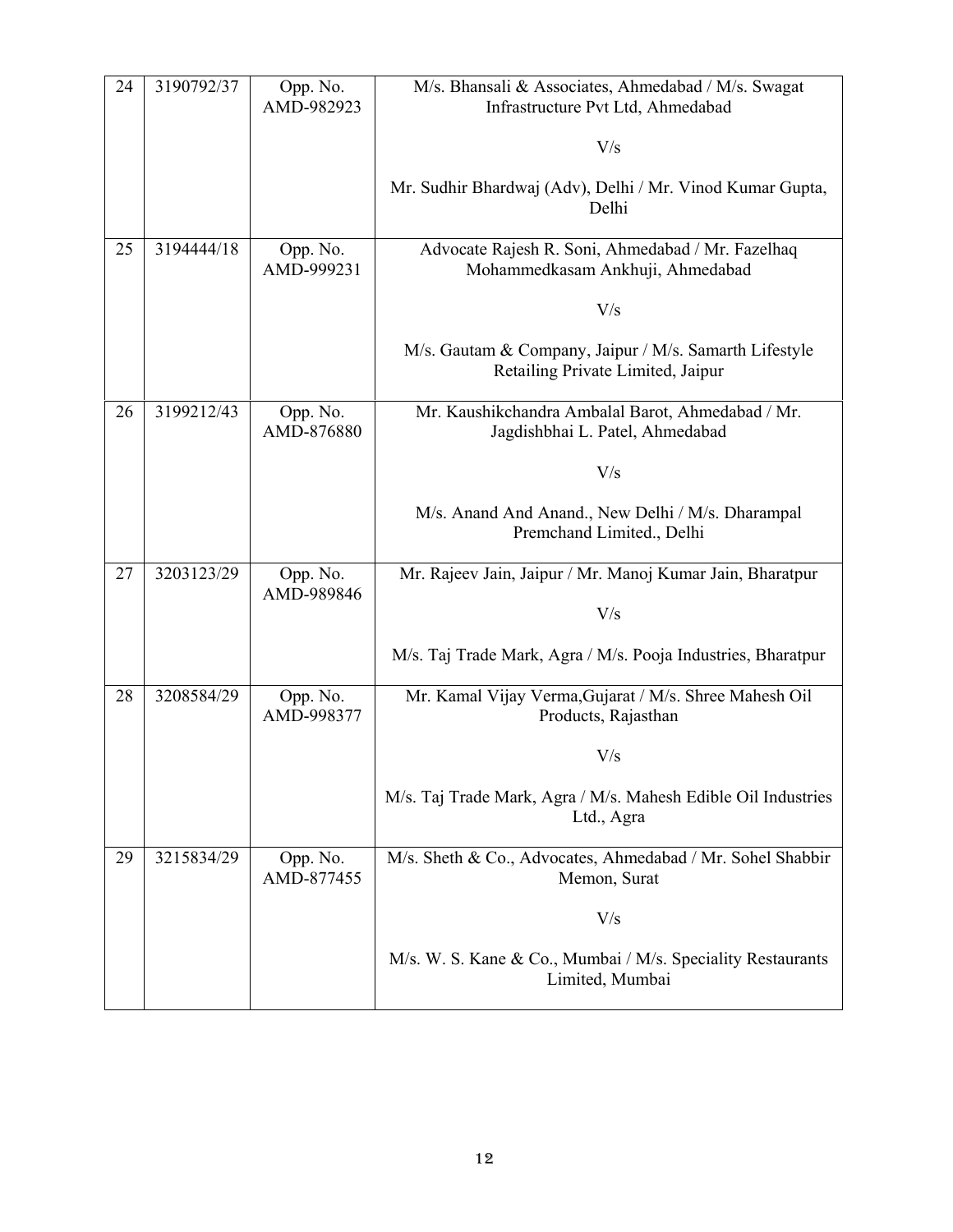| 30 | 3215835/35 | Opp. No.<br>AMD-877790 | M/s. Sheth & Co., Advocates, Rajkot / Mr. Sohel Shabbir<br>Memon, Surat                               |
|----|------------|------------------------|-------------------------------------------------------------------------------------------------------|
|    |            |                        | V/s                                                                                                   |
|    |            |                        | M/s. W. S. Kane & Co., Mumbai / M/s. Speciality Restaurants<br>Limited, Mumbai                        |
|    |            |                        |                                                                                                       |
| 31 | 3316752/19 | Opp. No.<br>AMD-881916 | M/s. T.C.Patel & Co., Ahmedabad / M/s. Sunshine Tiles Co.<br>Pvt. Ltd., Morbi                         |
|    |            |                        | V/s                                                                                                   |
|    |            |                        | M/s. Shardul Amarchand Mangaldas & Co., New Delhi                                                     |
| 32 | 3323648/05 | Opp. No.<br>AMD-918457 | M/s. K.C. Patel & Co., Ahmedabad / M/s. Startos Healthcare<br>Pvt. Ltd., Ahmedabad                    |
|    |            |                        | V/s                                                                                                   |
|    |            |                        | Advocate V. Ravi, Chennai / M/s. Micro Labs Limited,<br>Bangalore                                     |
| 33 | 3435098/30 | Opp. No.<br>AMD-921873 | M/s. G. D. Bansal & Associates., Jaipur / Mr. Subhash Jain S/o.<br>Late. Sh. Ram Kishore Jain, Jaipur |
|    |            |                        | V/s                                                                                                   |
|    |            |                        | M/s. Suresh & Co., Mumbai / M/s. Bikaji Foods Internationals<br>Ltd., Bikaner                         |
| 34 | 3496498/19 | Opp. No.<br>AMD-998622 | Mr. G.D.Bansal & Associates, Jaipur / M/s. Jindal Shakti<br>Cement, Rajasthan                         |
|    |            |                        | $\rm V/s$                                                                                             |
|    |            |                        | Mr. Atul Kumar Sahuwala, Ganganagar / Mr. Rakesh Paswan<br>S/o Arjun Paswan, Bihar                    |
| 35 | 3503106/19 | Opp. No.<br>AMD-889275 | M/s. G. D. Bansal & Associates., Jaipur / M/s. Bright Minds<br>Education Pvt. Ltd., Jaipur            |
|    |            |                        | V/s                                                                                                   |
|    |            |                        | M/s. M & M Advocates And Consultants, Haryana / M/s.<br>Bharti Saw Mills, Haryana                     |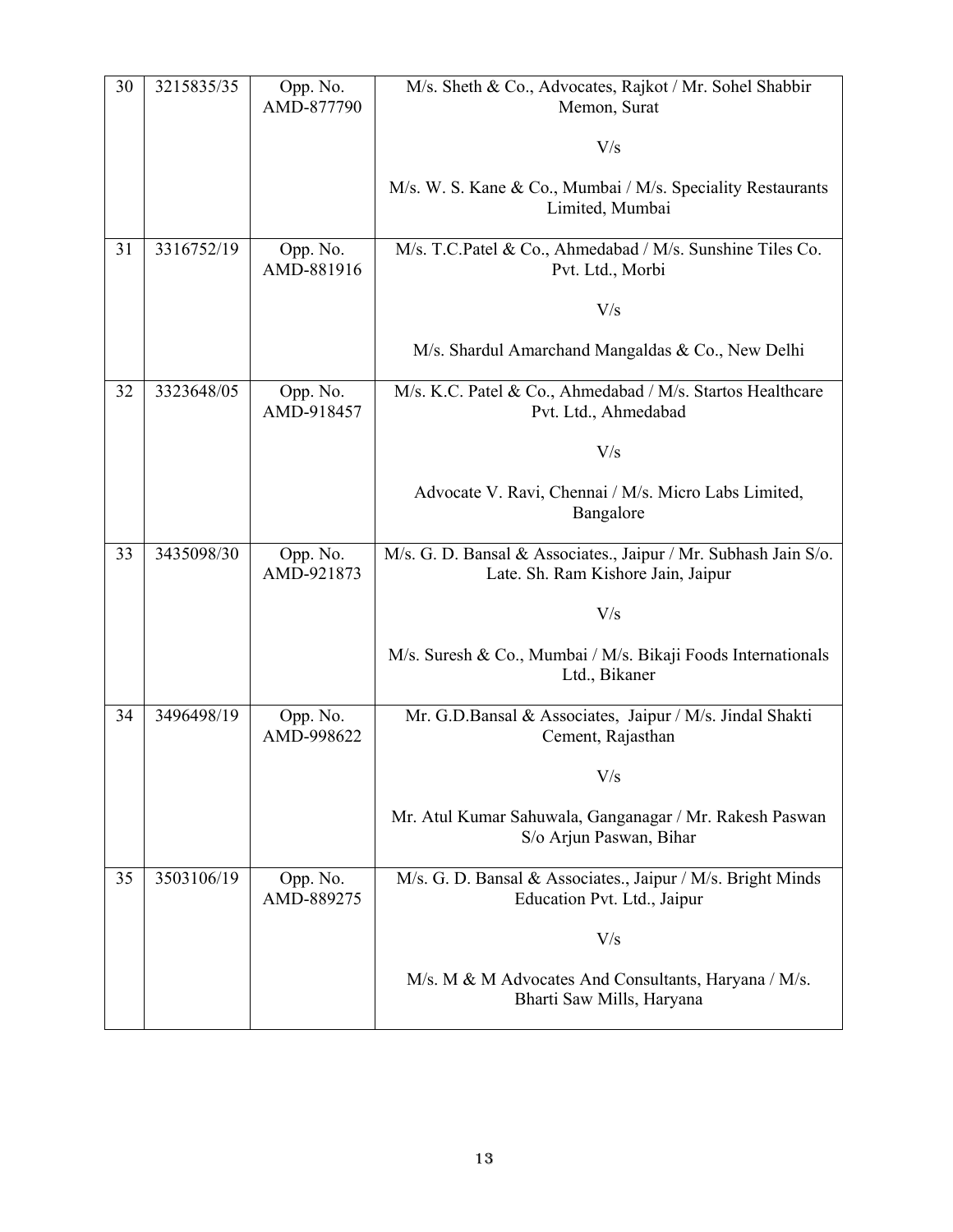| 36 | 3542465/25 | Opp. No.<br>AMD-928042 | M/s. H K Acharya And Company, Ahmedabad / M/s. Shree<br>Ram Vastra Bhandar Nx, Ahmedabad                          |
|----|------------|------------------------|-------------------------------------------------------------------------------------------------------------------|
|    |            |                        | V/s                                                                                                               |
|    |            |                        | Mr. Pranav Thakkar, Ahmedabad / Mr. Balkrishna B Shah,<br>Ahmedabad                                               |
| 37 | 3560703/25 | Opp. No.<br>AMD-901455 | M/s. Superfastaction Regn. Service, Surat / M/s. Viratra<br>Designer Sarees, Surat                                |
|    |            |                        | V/s                                                                                                               |
|    |            |                        | M/s. R.B. Jogani & Co., Surat / Mr. Ishvarbhai Narsibhai<br>Jasoliya, Surat                                       |
| 38 | 3632421/32 | Opp. No.<br>AMD-994041 | M/s. Easy Trade Solution, Ahmedabad / Mr. Savan Mehulbhai<br>Shah Trading As M/s. Siddhgiri Enterprise, Ahmedabad |
|    |            |                        | V/s                                                                                                               |
|    |            |                        | Mr. Suraj Naskar, Ahmedabad / Mr. Raval Rakesh<br>Harshadbhai, Ahmedabad                                          |
| 39 | 3702674/07 | Opp. No.<br>AMD-935426 | Mr. Dhruvalkumar D. Baladha, Rajkot / M/s. Active<br>Manufactures, Rajkot                                         |
|    |            |                        | V/s                                                                                                               |
|    |            |                        | M/s. C. Daniel & Gladys., Chennai / M/s. Aquapump Industries<br>And Aquasub Engineering, Coimbatore               |
| 40 | 3801832/11 | Opp. No.<br>AMD-952669 | M/s. H K Acharya And Company, Ahmedabad / M/s. Santoshi<br>Engineering Works, Rajkot                              |
|    |            |                        | V/s                                                                                                               |
|    |            |                        | Advocate Sunil Kumar, Delhi / Charu, Delhi                                                                        |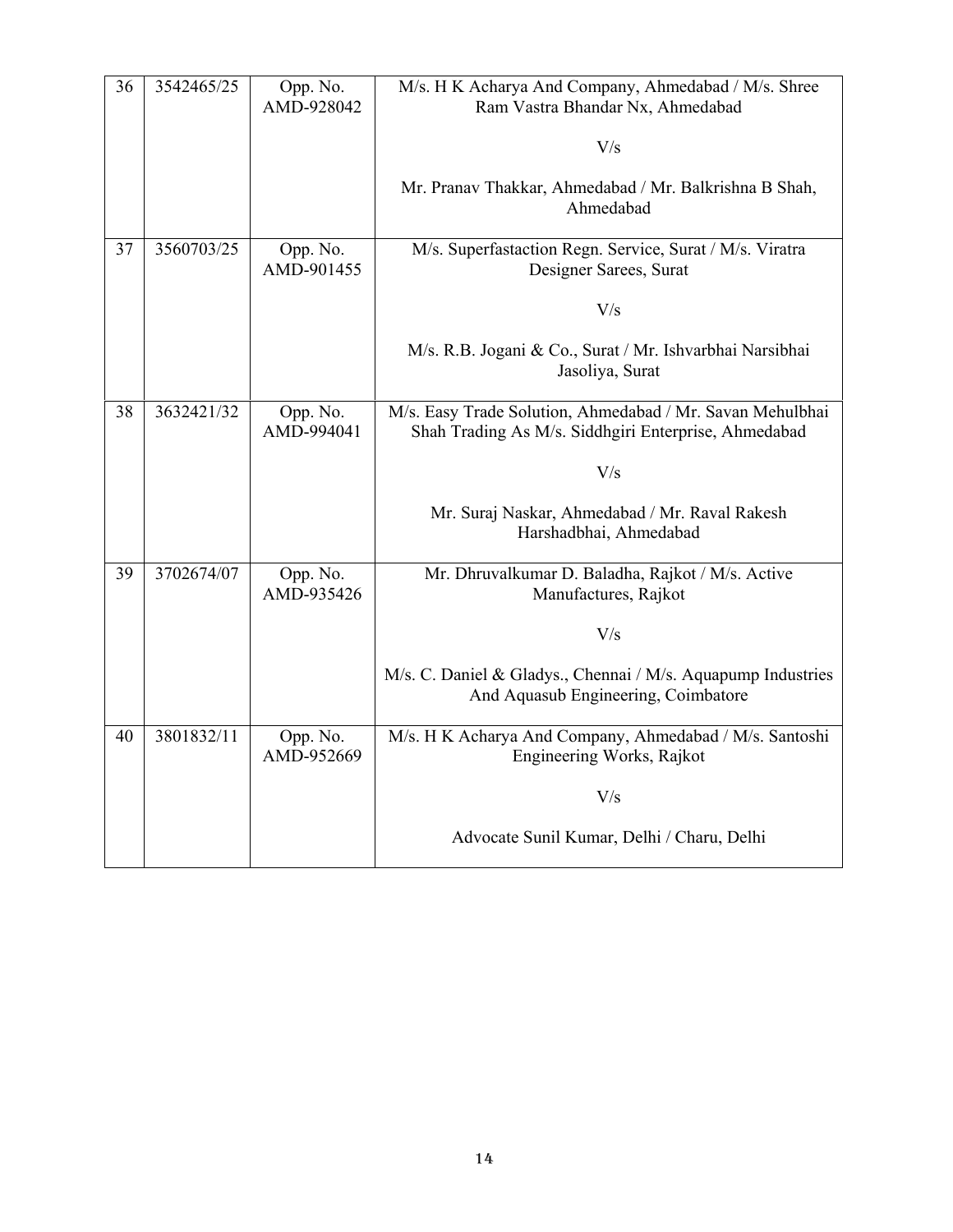



**GOVERNMENT OF INDIA TRADE MARKS REGIS STRY I NEAR CHANK GHATLOD DIA, AHEDABAD D-380061 IP BHAWAN KYAPURI OVE ERBRIDGE,** 

**07 07** Fax No.: 27601779 **79-27601781 79-27601782** 

**Date: : 27/01/202 2** 

#### **C CAUSE LI IST**

| Sr.<br>N <sub>0</sub> | <b>Application</b><br>/R. T. M.<br>No. | Opp./Rect.<br>No.      | <b>Name of Parties</b>                                                                         |
|-----------------------|----------------------------------------|------------------------|------------------------------------------------------------------------------------------------|
| 1                     | 2421441/03                             | Opp. No.<br>AMD-830961 | M/s. H K Acharya And Company, Ahmedabad / M/s. Transpek-<br>Silox Industry Pvt. Ltd., Vadodara |
|                       |                                        |                        | V/s                                                                                            |
|                       |                                        |                        | Advocate Shyam Arha, Marwar / M/s. Brite Henna Products,<br>Sojat City                         |
| $\overline{2}$        | 2449199/05                             | Opp. No.<br>AMD-897608 | M/s. B. D. Shukla & Company., Ahmedabad / Shri Samir<br>Dilipkumar Shah, Ahmedabad             |
|                       |                                        |                        | V/s                                                                                            |
|                       |                                        |                        | Mr. Lokesh Kumar Aggarwal, Delhi / M/s. Care Formulation<br>Labs Pvt. Ltd., New Delhi          |
| 3                     | 2687228/07                             | Opp. No.<br>AMD-907978 | Advocate Kirankumar J. Jasani, Ahmedabad / Mr. Vijay<br>Chakubhai Mungapara, Rajkot            |
|                       |                                        |                        | V/s                                                                                            |
|                       |                                        |                        | M/s. Sai & Mehta, N. Delhi                                                                     |
| 4                     | 3205453/01                             | Opp. No.<br>AMD-996227 | M/s. M & P IP Protectors, Ahmedabad / Mr. Ramesh Kumar<br>Veraramji, Rajasthan                 |
|                       |                                        |                        | V/s                                                                                            |
|                       |                                        |                        | M/s. Khaitan & Co., Mumbai / M/s. Pidilite Industries Limited,<br>Mumbai                       |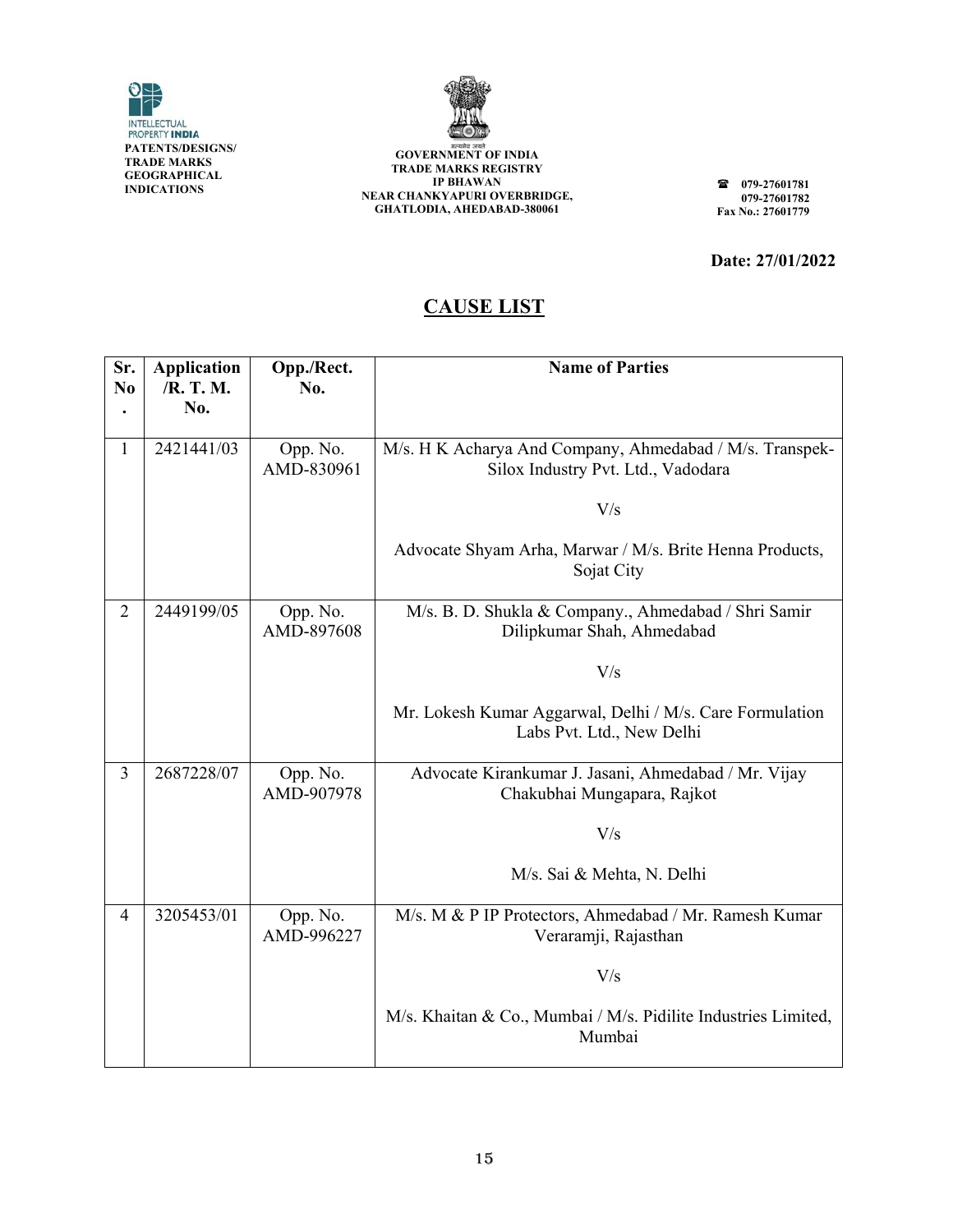| 5  | 3214309/05 | Opp. No.<br>AMD-984286 | Ms. Ketana Babaria, Ahmedabad / M/s. Biomatrix Healthcare<br>Private Limited, Ahmedabad           |
|----|------------|------------------------|---------------------------------------------------------------------------------------------------|
|    |            |                        | V/s                                                                                               |
|    |            |                        | M/s. Nanavati & Nanavati Advocates, Ahmedabad / M/s.<br>Alembic Pharmaceuticals Limited, Vadodara |
| 6  | 3215106/05 | Opp. No.<br>AMD-982904 | M/s. Banamin Healthcare LLP, Vadodara                                                             |
|    |            |                        | V/s                                                                                               |
|    |            |                        | M/s. Lall & Sethi, New Delhi                                                                      |
| 7  | 3215836/30 | Opp. No.<br>AMD-877456 | M/s. Sheth & Co., Advocates, Rajkot / Mr. Sohel Shabbir<br>Memon, Surat                           |
|    |            |                        | V/s                                                                                               |
|    |            |                        | M/s. W. S. Kane & Co., Mumbai / M/s. Speciality Restaurants<br>Limited, Mumbai                    |
| 8  | 3234462/05 | Opp. No.<br>AMD-982636 | M/s. Shine Pharmaceuticals Ltd, Vadodara                                                          |
|    |            |                        | V/s                                                                                               |
|    |            |                        | M/s. Vishesh And Associates, Mumbai                                                               |
| 9  | 3238569/20 | Opp. No.<br>AMD-874803 | Advocate Gaurav Soni, Ahmedabad / Mr. Ghanshyam<br>Nanikram Nagrani, Ahmedabad                    |
|    |            |                        | V/s                                                                                               |
|    |            |                        | Ms. Jyoti Pandey, Nashik / Ms. Manjula J Savla, Mumbai                                            |
| 10 | 3243676/03 | Opp. No.<br>AMD-991041 | M/s. Sheth & Co., Advocates, Rajkot / Huzefa Adam Madhiya,<br>Surat                               |
|    |            |                        | V/s                                                                                               |
|    |            |                        | Adv. Siddharth Bambha, New Delhi / M/s. Zee Laboratories,<br>Karnal                               |
| 11 | 3253382/30 | Opp. No.<br>AMD-982322 | M/s. M.N.Shah & Co., Ahmedabad / Mr. Mohmedtufel<br>Nazimhusen Haradwala, Himatnagar              |
|    |            |                        | V/s                                                                                               |
|    |            |                        | M/s. KIPG, Haryana                                                                                |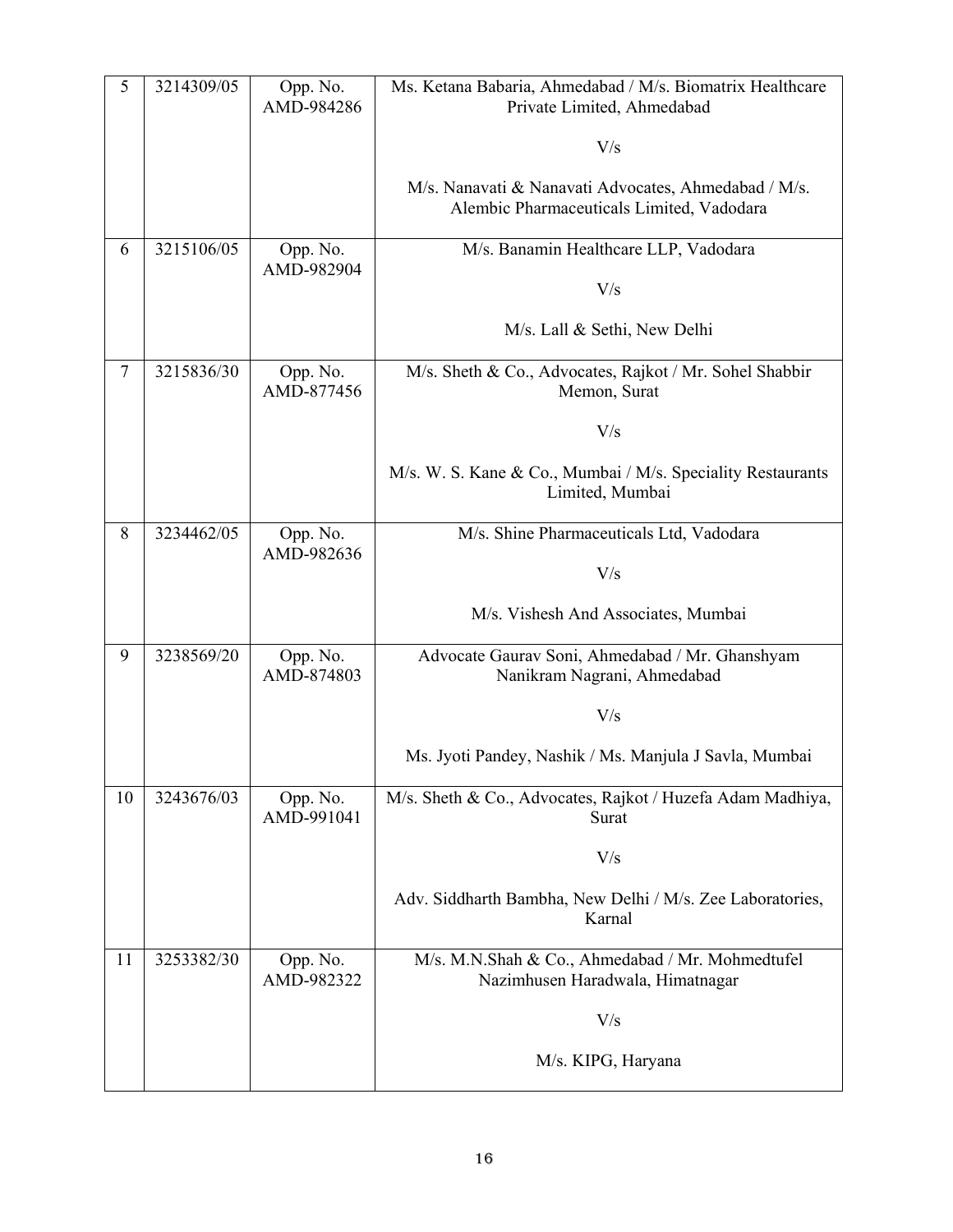| 12 | 3259280/35 | Opp. No.<br>AMD-878965 | M/s. T.C. Patel & Co., Ahmedabad / Mr. Avdhesh Shrotriya,<br>Vadodara               |
|----|------------|------------------------|-------------------------------------------------------------------------------------|
|    |            |                        | V/s                                                                                 |
|    |            |                        | M/s. Anjan Sen & Associates, Kolkata                                                |
| 13 | 3259432/05 | Opp. No.<br>AMD-980604 | M/s. Finecure Pharmaceuticals Ltd., Ahmedabad                                       |
|    |            |                        | V/s                                                                                 |
|    |            |                        | M/s. Aristo Pharmaceuticals Pvt. Ltd., Mumbai                                       |
| 14 | 3261617/05 | Opp. No.<br>AMD-878271 | M/s. Regal IPR Associates, Rajkot / Mr. Kishorbhai Kanjibhai<br>Timbadiya, Rajkot   |
|    |            |                        | V/s                                                                                 |
|    |            |                        | M/s. V.A. Associates, Mumbai / M/s. Lupin Limited, Mumbai                           |
| 15 | 3265129/43 | Opp. No.<br>AMD-999983 | M/s. K.C. Patel & Co., Ahmedabad / Mr. Hiteshbhai M. Palan<br>(Thakkar), Kutch      |
|    |            |                        | V/s                                                                                 |
|    |            |                        | Mr. Abraham Joseph Pingle, Ahmedabad / Mr. Dinesh Maheta,<br>Bhuj-Kutch             |
| 16 | 3266128/03 | Opp. No.<br>AMD-878347 | Mr. Ajit. A. Warialani, Vadodara / M/s. Koshambh Multitred<br>Pvt. Ltd., Vadodara   |
|    |            |                        | V/s                                                                                 |
|    |            |                        | M/s. W. S. Kane & Co., Mumbai / M/s. Godrej Consumer<br>Products Ltd., Mumbai       |
| 17 | 3269101/24 | Opp. No.<br>AMD-988603 | Smt. Parmeshwari Devi W/o. Mangilal, Rajasthan                                      |
|    |            |                        | V/s                                                                                 |
|    |            |                        | M/s. Superfastaction Regn. Service, Surat / M/s. Sweety<br>Fashion Pvt. Ltd., Surat |
| 18 | 3269156/24 | Opp. No.<br>AMD-878680 | Mr. Rakesh Sharma, Jaipur / M/s. Labhansh Synthetics,<br>Bhilwara                   |
|    |            |                        | V/s                                                                                 |
|    |            |                        | M/s. AZB & Partners, Noida                                                          |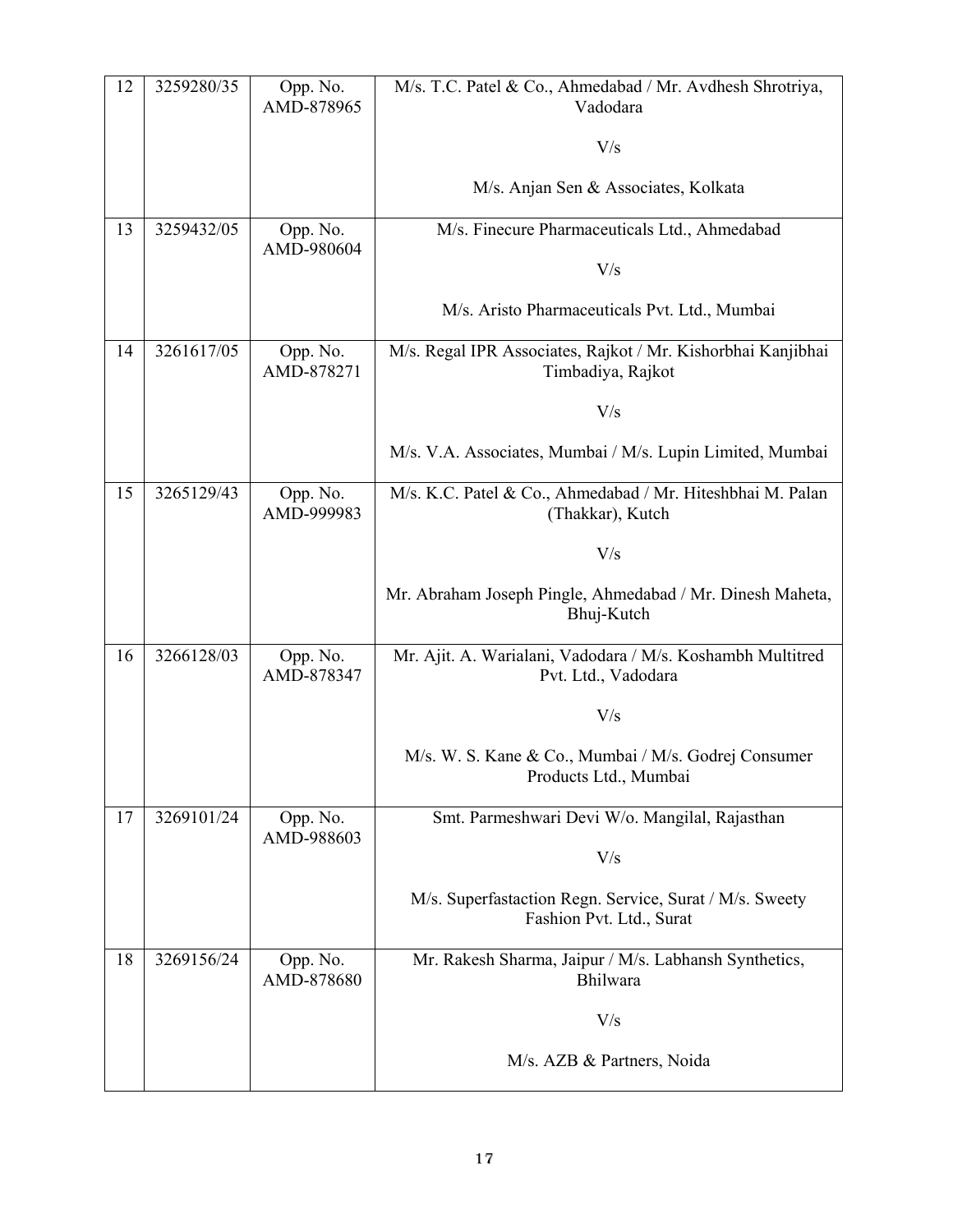| 19 | 3272122/11 | Opp. No.<br>AMD-991057  | M/s. T.C. Patel & Co., Ahmedabad / M/s. Spolo Ceramic<br>Private Limited, Morbi                    |
|----|------------|-------------------------|----------------------------------------------------------------------------------------------------|
|    |            |                         | V/s                                                                                                |
|    |            |                         | Mr. Ramesh G. Sabad, Rajkot / M/s. Euroca Industries, Morbi                                        |
| 20 | 3272764/03 | Opp. No.<br>AMD-987555  | M/s. P.K.Suthar & Associates, Ahmedabad / Milin S. Shah,<br>Ahmedabad                              |
|    |            |                         | V/s                                                                                                |
|    |            |                         | M/s. Bhansali & Associates, Ahmedabad / M/s. Mysore Deep<br>Perfumery House, Madhya Pradesh        |
| 21 | 3272764/03 | Opp. No.<br>AMD-996690  | M/s. P.K.Suthar & Associates, Ahmedabad / Milin S. Shah,<br>Ahmedabad                              |
|    |            |                         | V/s                                                                                                |
|    |            |                         | Mr. C. Venkatasubramaniam, Bangalore / Mr. Darshan<br>International, A Partnership Firm, Karnataka |
| 22 | 3276177/07 | Opp. No.<br>AMD-1003095 | M/s. T.C. Patel & Co., Ahmedabad / Mr. Manoj Kumar B.<br>Patel, Ahmedabad                          |
|    |            |                         | V/s                                                                                                |
|    |            |                         | M/s. Shardul Amarchand Mangaldas & Co., New Delhi                                                  |
| 23 | 3276302/31 | Opp. No.<br>AMD-877815  | M/s. K.C. Patel & Co., Ahmedabad / Mr. Jayendra V. Radadia,<br>Junagadh                            |
|    |            |                         | V/s                                                                                                |
|    |            |                         | M/s. Remfry & Sagar, New Delhi                                                                     |
| 24 | 3277654/05 | Opp. No.<br>AMD-989374  | M/s. TMR Solutions, Delhi / Mr. Sandeep Soni, Udaipur                                              |
|    |            |                         | V/s                                                                                                |
|    |            |                         | M/s. Vishesh And Associates, Mumbai / M/s. Alkem<br>Laboratories Ltd., Mumbai                      |
| 25 | 3277735/05 | Opp. No.<br>AMD-880023  | M/s. Y. J. Trivedi & Co., Ahmedabad / M/s. Intas<br>Pharmaceuticals Ltd, Ahmedabad                 |
|    |            |                         | V/s                                                                                                |
|    |            |                         | M/s. D. C. Dani & Associates, Ahmedabad / M/s. Sanjeevani<br>Bio Tech Exim Pvt. Ltd., Ahmedabad    |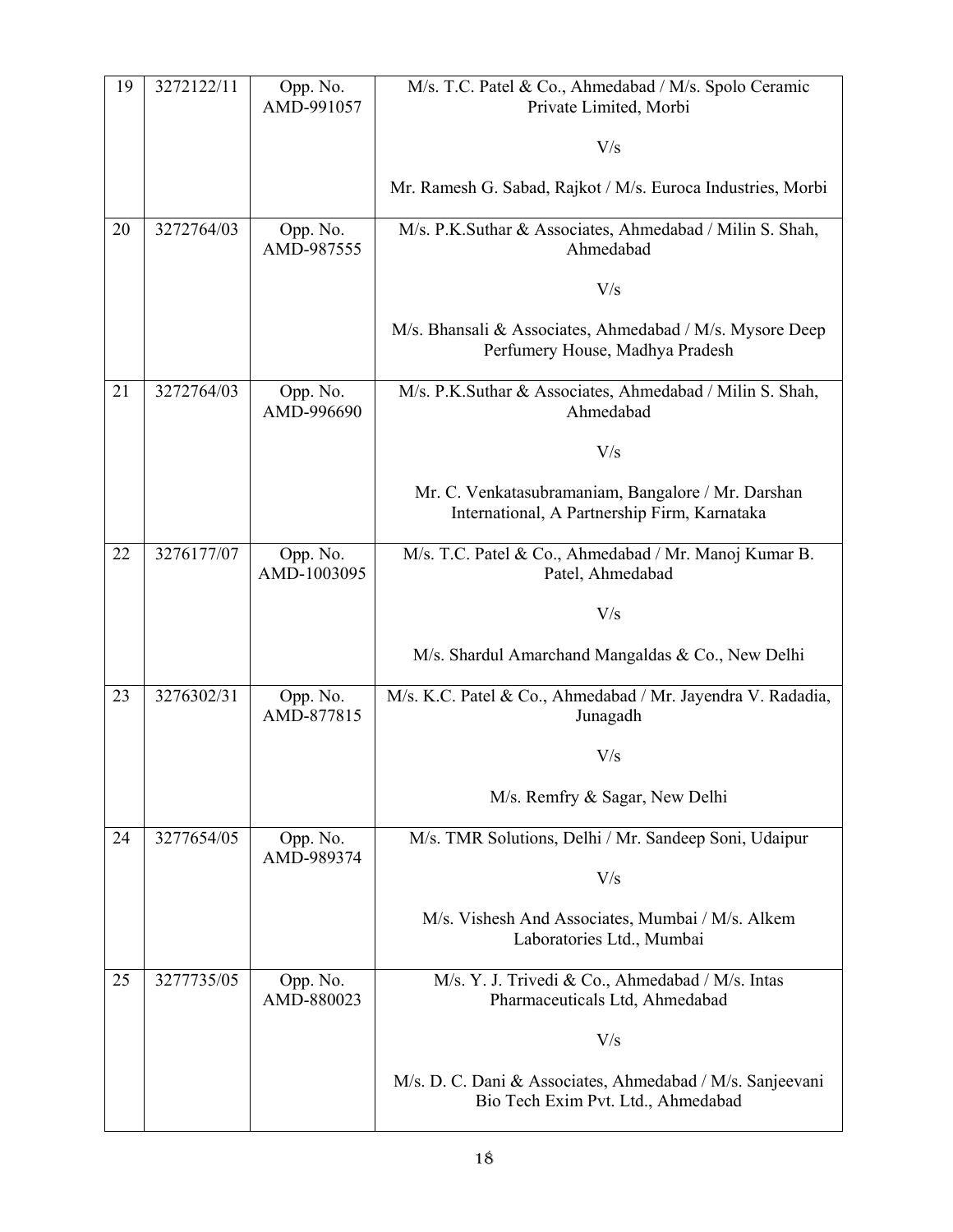| 26 | 3279485/05 | Opp. No.<br>AMD-879790  | M/s. Troikaa Pharmaceuticals Ltd., Ahmedabad                                                    |
|----|------------|-------------------------|-------------------------------------------------------------------------------------------------|
|    |            |                         | V/s                                                                                             |
|    |            |                         | M/s. Fatehchand C. Shah & Co., Mumbai / M/s. Hetero<br>Healthcare Limited, Hyderabad            |
| 27 | 3283837/25 | Opp. No.<br>AMD-1000420 | M/s. K.C. Patel & Co., Ahmedabad / Mr. Deepak U. Makhija,<br>Ahmedabad                          |
|    |            |                         | V/s                                                                                             |
|    |            |                         | M/s. Anand And Anand., New Delhi                                                                |
| 28 | 3286861/05 | Opp. No.<br>AMD-985434  | M/s. Trade Core Certifications, Jaipur / M/s. Kapsin Pharma<br>Private Limited, Jaipur          |
|    |            |                         | V/s                                                                                             |
|    |            |                         | M/s. V.A. Associates, Mumbai / M/s. Lupin Limited., Mumbai                                      |
| 29 | 3287376/05 | Opp. No.<br>AMD-932163  | Mr. Nikhil Soni, Jaipur / Mr. Prabhat A. Agrawal, Ahmedabad                                     |
|    |            |                         | V/s                                                                                             |
|    |            |                         | M/s. Vishesh And Associates, Mumbai / M/s. Glenmark<br>Pharmaceuticals Limited, Mumbai          |
| 30 | 3291551/05 | Opp. No.<br>AMD-881589  | M/s. G. D. Bansal & Associates., Jaipur / M/s. Hasjis<br>Healthcare Pvt. Ltd., Jaipur           |
|    |            |                         | V/s                                                                                             |
|    |            |                         | M/s. Mace Corporate Associates, New Delhi / M/s. Pasteur<br>Pharmaceuticals Pvt. Ltd, Bangalore |
| 31 | 3293815/05 | Opp. No.<br>AMD-880516  | M/s. Pulastya Legal Services LLP, Mumbai / M/s. Trident<br>Lifeline Pvt. Ltd., Surat            |
|    |            |                         | V/s                                                                                             |
|    |            |                         | M/s. Neon Laboratories Limited, Mumbai                                                          |
| 32 | 3293815/05 | Opp. No.<br>AMD-880690  | M/s. Pulastya Legal Services LLP, Mumbai / M/s. Trident<br>Lifeline Pvt. Ltd., Surat            |
|    |            |                         | V/s                                                                                             |
|    |            |                         | M/s. Khaitan & Co., Mumbai / M/s. Lupin Limited, Mumbai                                         |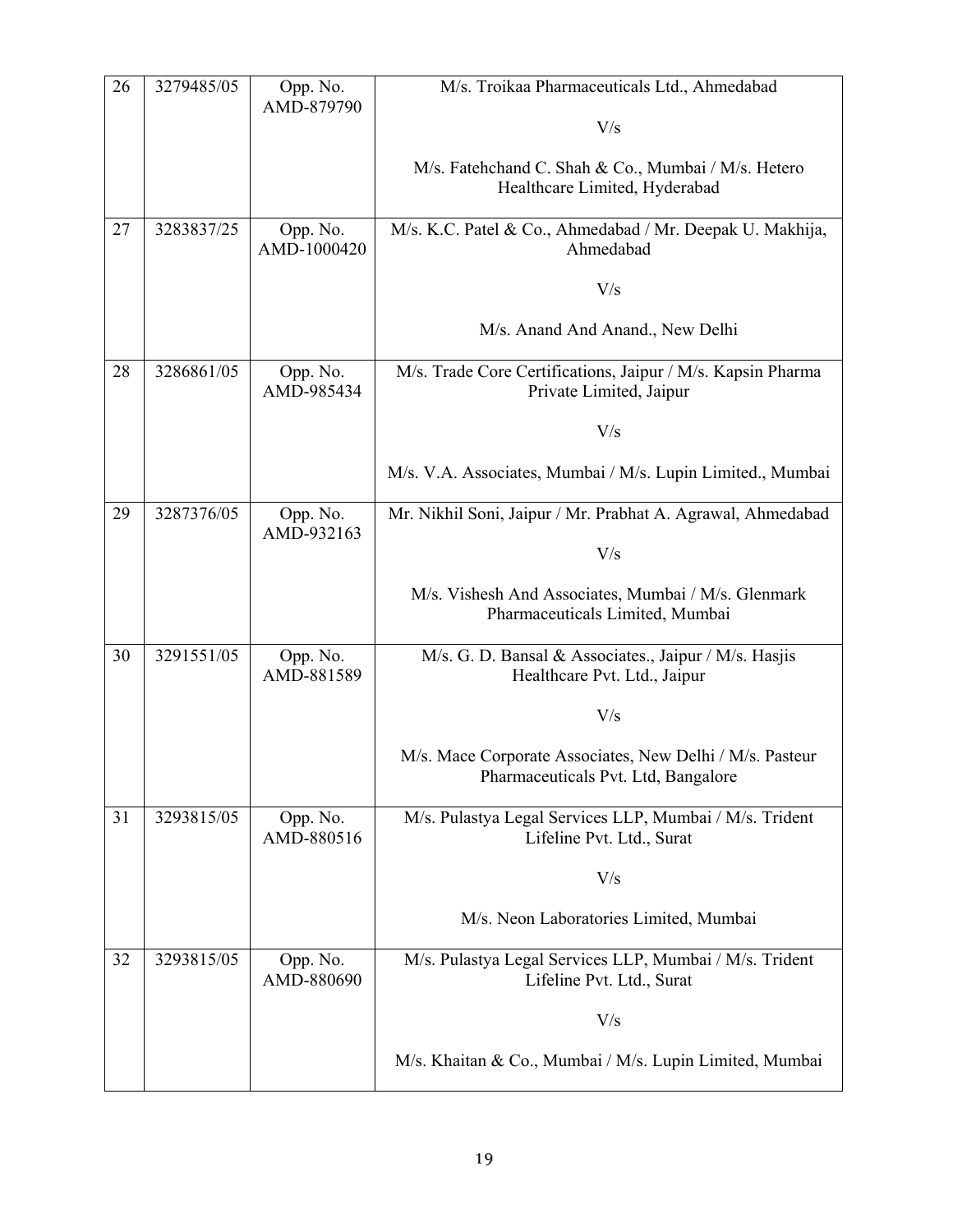| 33 | 3295830/05 | Opp. No.<br>AMD-979906 | M/s. Rishit Bhatt & Co., Ahmedabad / M/s. Jarun<br>Pharmaceuticals Pvt. Ltd., Ahmedabad           |
|----|------------|------------------------|---------------------------------------------------------------------------------------------------|
|    |            |                        | V/s                                                                                               |
|    |            |                        | Mr. Premkumar Gopalani, Nagpur / M/s. Hilton Hyman<br>Healthcare, Guwahati                        |
| 34 | 3296554/35 | Opp. No.<br>AMD-919384 | Mr. Kedar G. Dave, Ahmedabad / Mr. Pradeep Kanayalal<br>Motiani, Ahmedabad                        |
|    |            |                        | V/s                                                                                               |
|    |            |                        | Advocate Mrs. Parveen Arya, Delhi / M/s Kamla Kant &<br>Company LLP, Uttar Pradesh                |
| 35 | 3300364/29 | Opp. No.<br>AMD-880509 | Mr. Vishal Jain, Jaipur / M/s. Ciba Masala Udyog Private<br>Limited, Rajasthan                    |
|    |            |                        | V/s                                                                                               |
|    |            |                        | Advocate G. Ramji, Chennai / M/s. Samson CNO Industries,<br>Tamilnadu                             |
| 36 | 3326926/07 | Opp. No.<br>AMD-996750 | M/s. Tradetend Consultants Pvt. Ltd., Rajkot / Mr.<br>Mayurdhwajsinh Gumansinh Zala, Rajkot       |
|    |            |                        | V/s                                                                                               |
|    |            |                        | M/s. Navkar Associates, Indore / M/s. Shakti Pumps (India)<br>Limited, Madhya Pradesh             |
| 37 | 3330329/01 | Opp. No.<br>AMD-921246 | M/s. Gautam & Company, Jaipur / M/s. Buildsmart<br>Construction Chemicals Private Limited, Jaipur |
|    |            |                        | V/s                                                                                               |
|    |            |                        | M/s. Khaitan & Co., Mumbai / M/s. Pidilite Industries Ltd.,<br>Mumbai                             |
| 38 | 3332846/19 | Opp. No.<br>AMD-920114 | Advocate Dakshesh B. Mehta, Ahmedabad / Ms. Ranjan Ben P.<br>Thakkar, Ahmedabad                   |
|    |            |                        | V/s                                                                                               |
|    |            |                        | D. Rajakumar, Chennai / M/s. Sakkthi Polymers, Tamil Nadu                                         |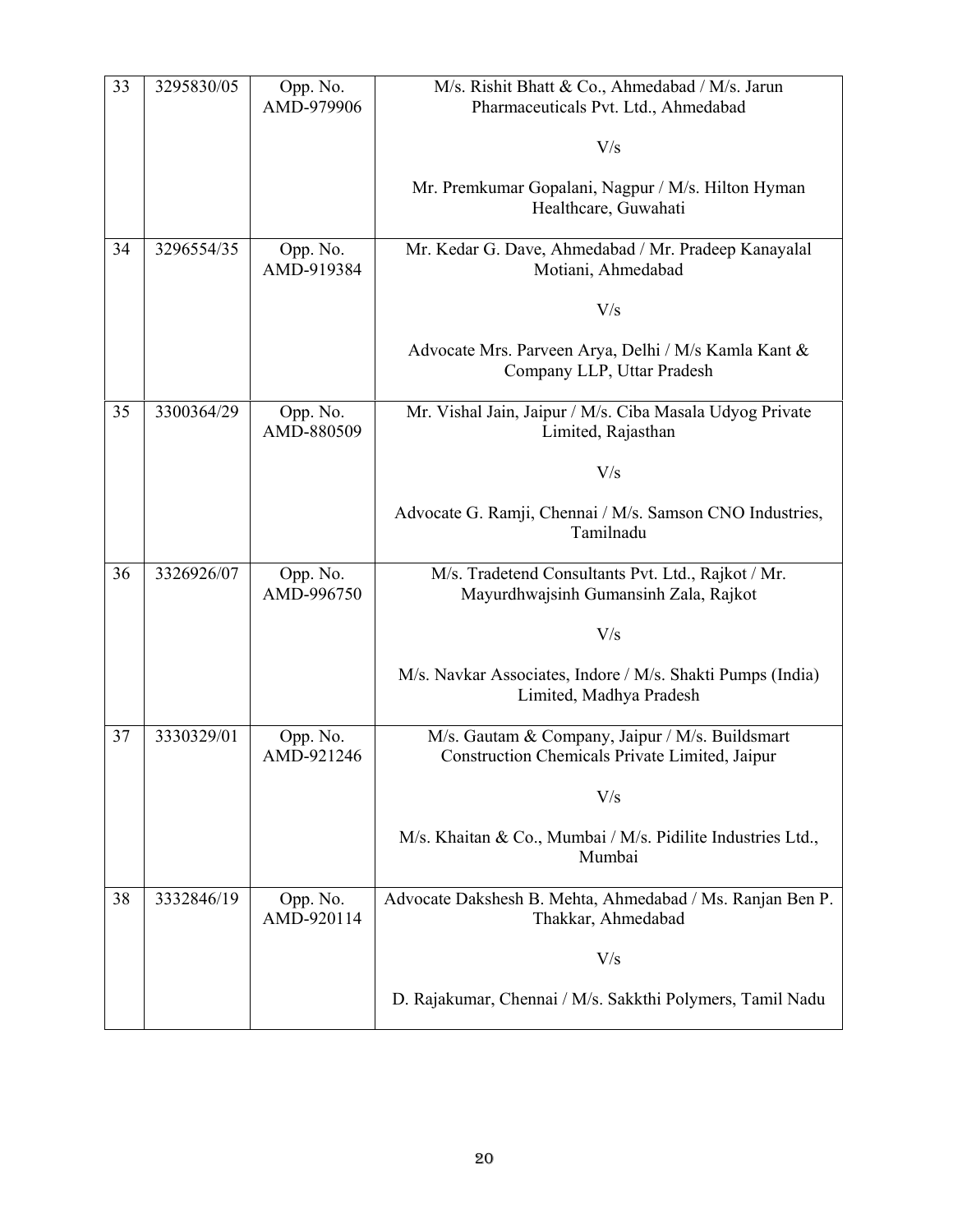| 39 | 3337150/25 | Opp. No.<br>AMD-988496 | Advocate Manoj Jain, Jaipur / M/s. Mahavir Polymers Pvt. Ltd.,<br>Jaipur                       |
|----|------------|------------------------|------------------------------------------------------------------------------------------------|
|    |            |                        | V/s                                                                                            |
|    |            |                        | M/s. Mahtta & Co., Ludhiana / M/s. Jai Lakshmi Rubber<br>Industries, Jalandhar                 |
| 40 | 3340142/05 | Opp. No.<br>AMD-997255 | Mr. Shiv Gupta, Noida / M/s. Contacare Ophthalmics And<br>Diagnostics, Vadodara                |
|    |            |                        | V/s                                                                                            |
|    |            |                        | M/s. Mace Corporate Associates, New Delhi / M/s. Vinayak<br>Care Solution Pvt. Ltd., New Delhi |
| 41 | 3340143/05 | Opp. No.<br>AMD-997259 | Mr. Shiv Gupta, Noida / M/s. Contacare Ophthalmics And<br>Diagnostics, Vadodara                |
|    |            |                        | V/s                                                                                            |
|    |            |                        | M/s. Mace Corporate Associates, New Delhi / M/s. Vinayak<br>Care Solution Pvt. Ltd., New Delhi |
| 42 | 3340144/05 | Opp. No.<br>AMD-997256 | Mr. Shiv Gupta, Noida / M/s. Contacare Ophthalmics And<br>Diagnostics, Vadodara                |
|    |            |                        | V/s                                                                                            |
|    |            |                        | M/s. Mace Corporate Associates, New Delhi / M/s. Vinayak<br>Care Solution Pvt. Ltd., New Delhi |
| 43 | 3345165/25 | Opp. No.<br>AMD-988495 | Advocate Manoj Jain, Jaipur / M/s. Mahavir Polymers Pvt Ltd,<br>Jaipur                         |
|    |            |                        | V/s                                                                                            |
|    |            |                        | M/s. Mahtta & Co., Ludhiana, / M/s. Jai Lakshmi Rubber<br>Industries, Jalandhar                |
| 44 | 3400542/24 | Opp. No.<br>AMD-997664 | M/s. Arjun T. Bhagat & Co., Mumbai / Mr. Suresh Mohanlal<br>Jain, Surat                        |
|    |            |                        | V/s                                                                                            |
|    |            |                        | Mr. Nilesh Deokar, Surat / M/s. Apple Silk Mills Private<br>Limited, Surat                     |